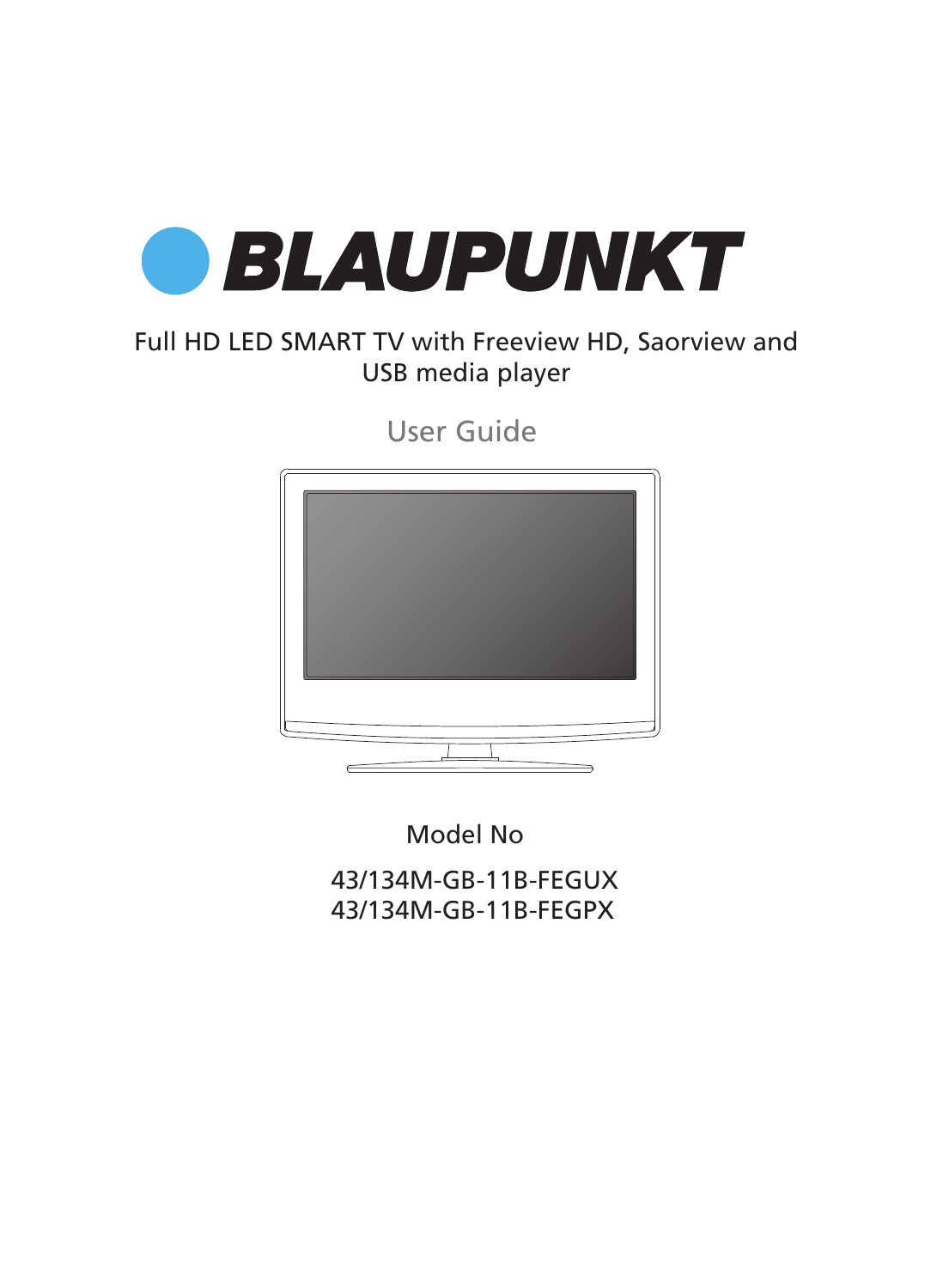### **Important safety instruction**



#### **CAUTION RISK OF ELECTRIC SHOCK DO NOT OPEN**



#### **Please read these instructions. All the safety and operating instructions should be read before the appliance is operated.**

#### **Warnings**

• Television sets with 40" screens or more must be lifted and carried by at least 2 people.

This television does not contain any parts that are serviceable by the user. In case of a fault, contact the manufacturer or authorised service department. Exposing the internal parts inside the TV may endanger your life. The manufacturers guarantee does not extend to faults caused by repairs carried out by unauthorised third parties.



To prevent spread of fire, keep candles or other open flames away from this product at all times

• To reduce the risk of fire, electric shock or damage to the TV, do not expose it to dust, rain or moisture. Never expose the TV to dripping or splashing and do not place objects filled with liquids on or near the TV.

• Do not connect any external devices (DVD player, games console etc) when the TV is switched on. Disconnect both the TV and device from the mains before connecting. Only switch appliances on when the connection process is complete.

Do not place the television in a confined space and do not obstruct the ventilation openings at the rear of the television.

• When installing on a wall, ensure the TV is at least 5cm from the wall for ventilation.

• Always ensure that the TV's ventilation openings are not covered with items such as newspapers, tablecloths, curtains, etc.

• Dispose of this television and any components including batteries in an environmentally friendly manner. If in doubt, please contact your local authority for details of recycling.

• Ensure this TV is used in moderate climates only.

#### **WARNING: Never place a television set on an unstable location. A television set may fall, causing serious personal injury or death. Many injuries, particularly to children, can be avoided by taking simple precautions such as:**

Use cabinets or stands recommended by the manufacturer of the television set.

• Only use furniture that can safely support the television set.

Ensure the television set is not overhanging the edge of the supporting furniture.

• Do not place the television set on tall furniture (for example, cupboards or bookcases) without anchoring both the furniture and the television set to a suitable support.

• Do not place the television set on cloth or other materials that may be located between the television set and supporting furniture.

Please educate children about the dangers of climbing on furniture to reach the television set or its controls.

• If your existing television set is being retained and relocated, the same considerations as above should be applied.

#### **Safety**

• For your safety, this appliance is fitted with a fused 3 pin mains plug. Should the fuse need to be replaced, ensure that any replacement is of the same amperage and approved with the BSI mark.

• Never try and replace the mains plug unless you have adequate qualifications and are legally authorised to do so. In the event that a replacement mains cable is required, contact the manufacturer for a suitable replacement.

Never use the television if it is damaged in any way.

• Always place the television on a flat level surface avoiding anywhere which may be subject to strong vibration.

• The ideal distance to watch the television is approximately five times the length of the diagonal measurements of the TV screen.

Ensure the television is not placed on top of the power cable as the weight of the television may damage the cable and cause a safety hazard.

• Never place mobile phones, speakers or any other device which may cause magnetic or radio interference, near the television. If interference is apparent, move the device causing the interference away from the television.

To disconnect the set from the mains, remove the mains plug from the socket.

• Ensure that the mains plug is always easily accessible.

#### **WARNING: Excessive noise when using earphones and headphones can cause loss of hearing.**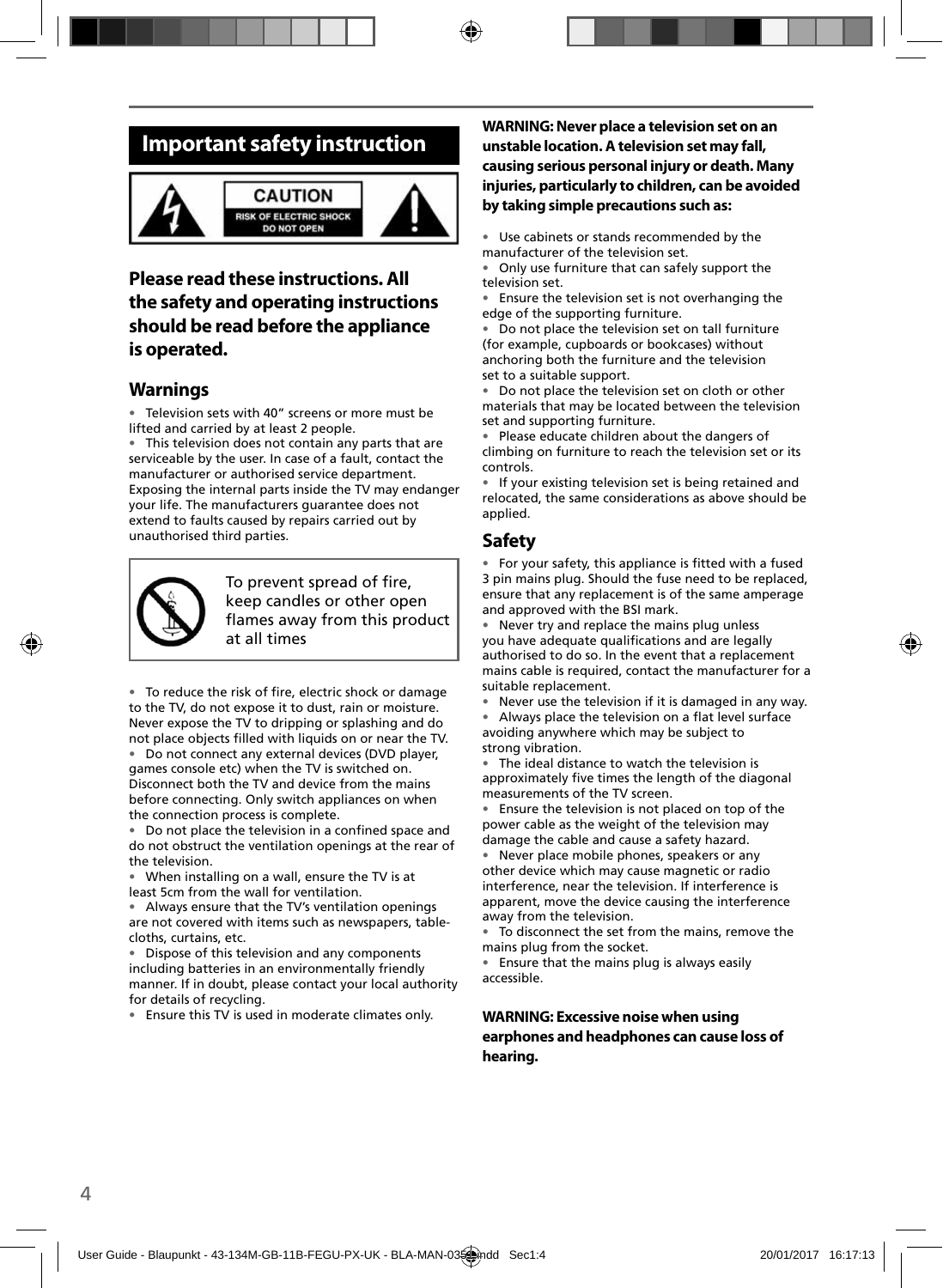### **Important safety instruction**



#### **Maintenance**

• To clean your TV, wipe with a soft, dry cloth. If the surfaces are extremely dirty, use a soft cloth dipped in a soap and water solution or a weak detergent solution.

• Never use alcohol, paint thinner or benzene to clean this unit.

• Before using a chemically treated cloth, read the instructions that came with the cloth carefully.

#### **CAUTION: If water or other liquid enters the television through the display panel surface, a malfunction may occur.**



### **Packaging**

• The safest way to transport your item is in the original box/packaging - please save your packaging for this.

• You will need the original box/packaging in the event of warranty/service repair or support. We are unable to carry out warranty/service if you are unable to package the item correctly.

#### **Important information regarding use of video games, computers, captions or other fi xed image displays**

The extended use of fixed image program material can cause a permanent "shadow image" on the LCD/LED panel, also known as "screen burn".

This "shadow image" can appear in the background during normal viewing. This type of irreversible LCD/ LED panel deterioration can be limited by observing the following steps:

1. Reduce the brightness/contrast setting to a minimum suitable viewing level.

2. Do not display the fixed image for extended periods of time.

3. Turn the power off when not in use.

Examples of images that are more likely to cause "screen burn" are as follows (this is not an exhaustive list):

• TV channel logos: e.g. shopping channel logos and pricing displays - especially if they are bright and stationary. Moving or low-contrast graphics are less likely to cause ageing of the screen.

- Time displays.
- Teletext: Do not view a stationary page for a long period of time
- TV/DVD menus: e.g. listings of DVD disc content.

• Pause mode: Do not leave the TV in pause mode for long periods of time, e.g. when watching DVDs or videos.

**Important: Once 'shadow image/screen burn' occurs, it will never disappear and is not repairable under warranty.**

#### **How do I dispose of this product?**

**UK:** Waste electrical products should not be disposed of with household waste. Please dispose of the product at a designated collection point for recycling of WEEE. For your nearest facilities, please see www.recycle-more.co.uk or in store for details.



**ROI:** Waste electrical products should not be disposed of with household waste. Separate disposal facilities exist. Check with your local authority or retailer for recycling advice.



#### **Batteries**

• Do not expose batteries to high temperatures, excessive heat, prolonged sunshine or fire as this may cause leakage, explosion or ignition.

Observe the correct polarity when inserting batteries.

• Do not use different types of batteries together or mix old and new batteries.

• Dispose of batteries in an environmentally friendly way.

• Certain regions may regulate the disposal of batteries. Please consult your local authority.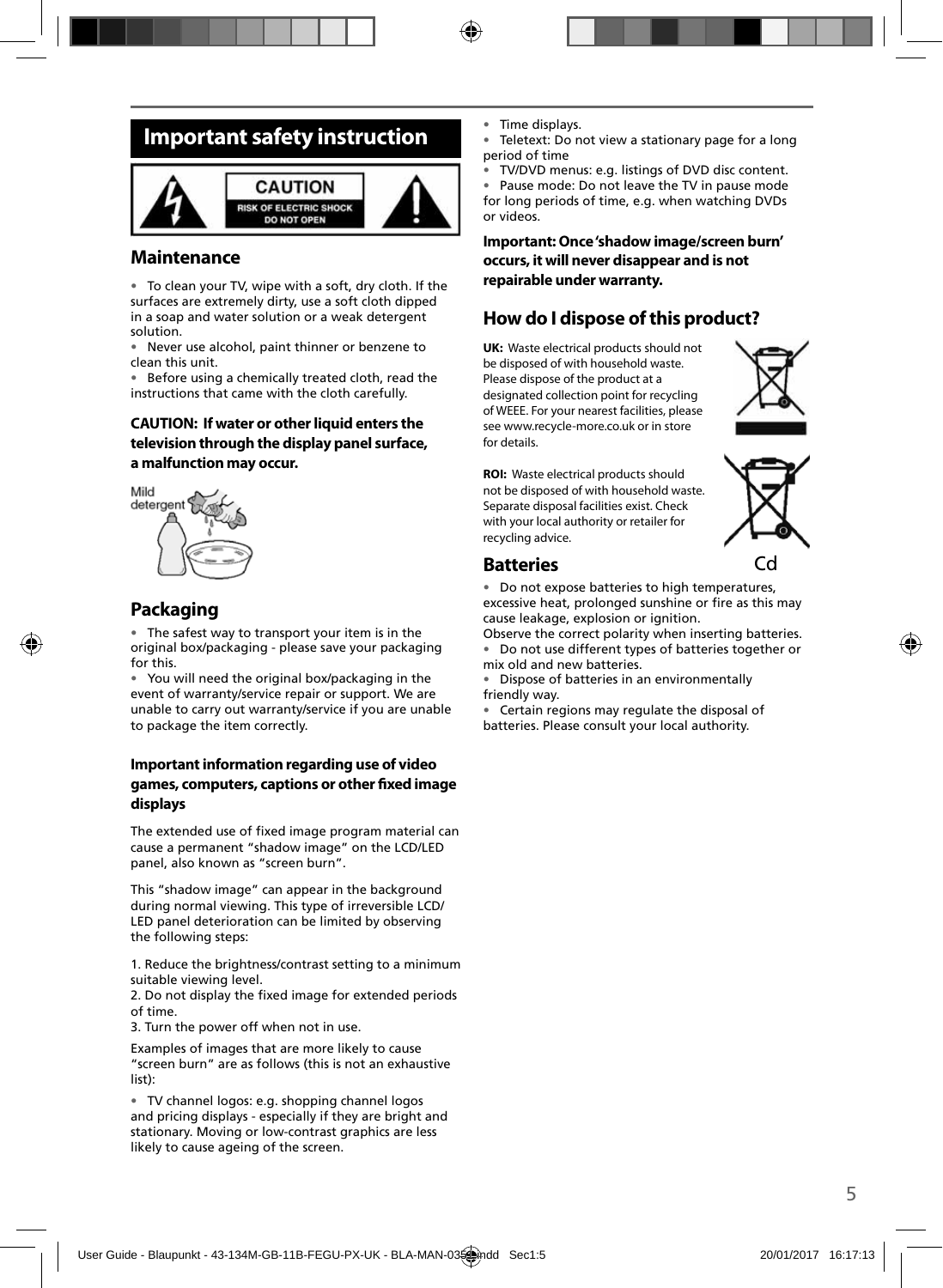### **Trademarks**

#### Hami

The terms HDMI and HDMI High-Definition Multimedia Interface, and the HDMI Logo are trademarks or registered trademarks of HDMI Licensing, LLC in the United States and other countries.

#### **HDTV**

The "HD TV" Logo is a trademark of DIGITALEUROPE.

#### **HDTV 1080p**

The "HD TV 1080p" Logo is a trademark of DIGITALEUROPE.

#### **DVB**

The DVB logo is the registered trademark of the Digital Video Broadcasting (DVB) project.



Manufactured under license from Dolby Laboratories. Dolby, Dolby Audio and the double-D symbol are trademarks of Dolby Laboratories.



The "CI plus" Logo is a trademark of CI Plus LLP.



JBL is trademark of HARMAN International Industries, Incorporated, registered in the United States and/or other countries.

#### **Youtube**

YouTube and the YouTube logo are trademarks of Google Inc.

#### **FREEVIEW HD**

The FREEVIEW HD words and logos are trade marks of DTV Services LTD. © DTV Services Ltd.

#### **SAORVIEW**

SAORVIEW is a registered trademark owned by RTÉ.

#### **Miracast**

Wi-Fi CERTIFIED Miracast and Miracast are trademarks of Wi-Fi Alliance.

#### **DLNA**

DLNA, the DLNA Logo and DLNA CERTIFIED are trademarks, service marks, or certification marks of the Digital Living Network Alliance.

#### **CE Statement:**

Hereby, Universal Media Corporation l.t.d. declares that this LED TV is in compliance with the essential requirements and other relevant provisions of Directive 1999/5/EC.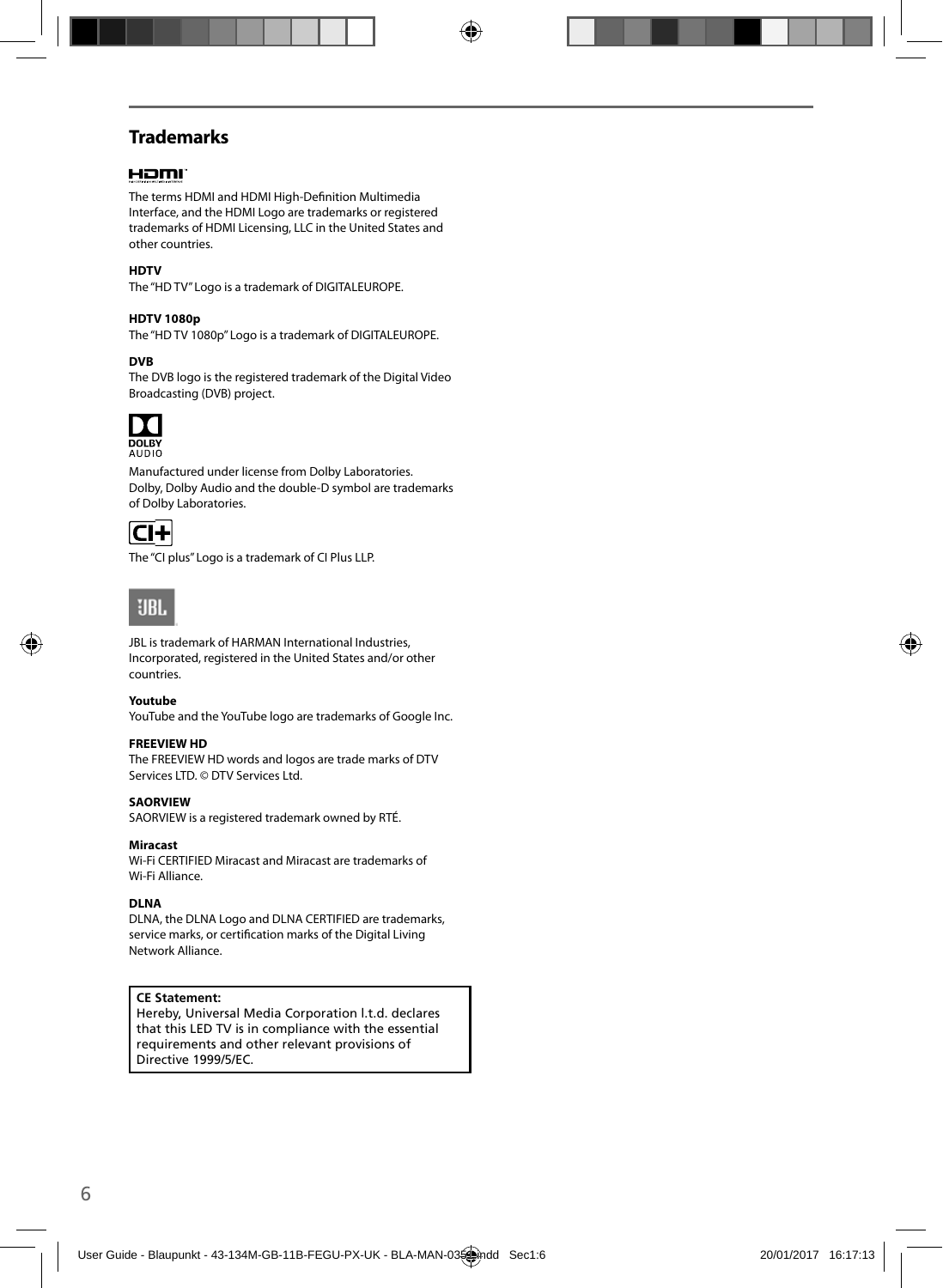## **CONTENTS**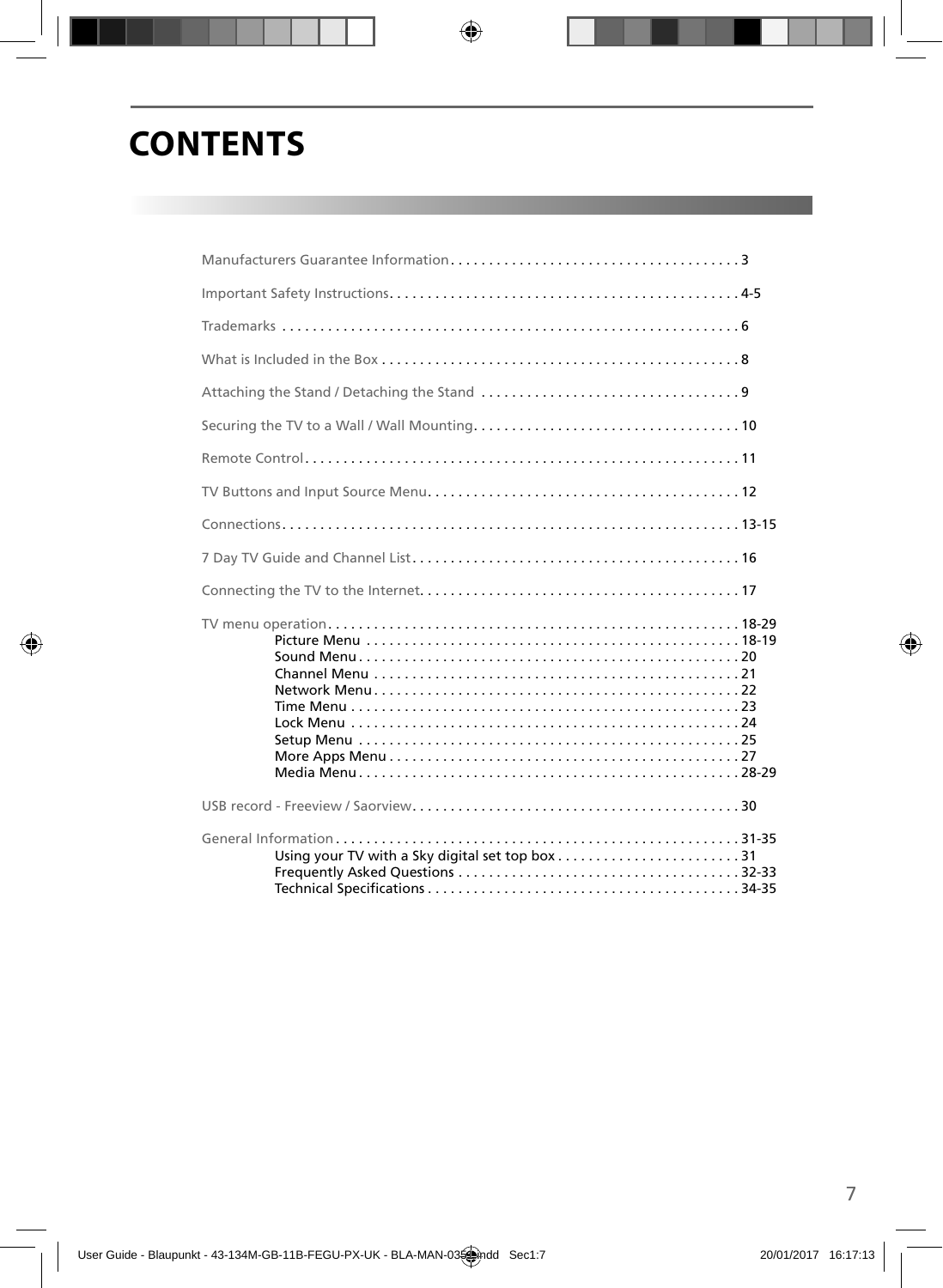# **WHAT IS INCLUDED IN THE BOX**

Accessories

Included with this TV are the following accessories

#### 1 x User Guide



#### 1 x Quick Start Guide



#### 1 x TV



1 x RF Cable



#### 1 x Remote Control and 2 x AAA Batteries



1 x Mini Component / YPbPr



1 x Mini AV / Composite cable



1 x Stand installation pack



Please save your box/packaging as you will need this in the event of warranty/service repair or support. We are unable to carry out warranty/service if you are unable to package it correctly. The safest way to package your item in the event of warranty/service repair is in it's original box/packaging.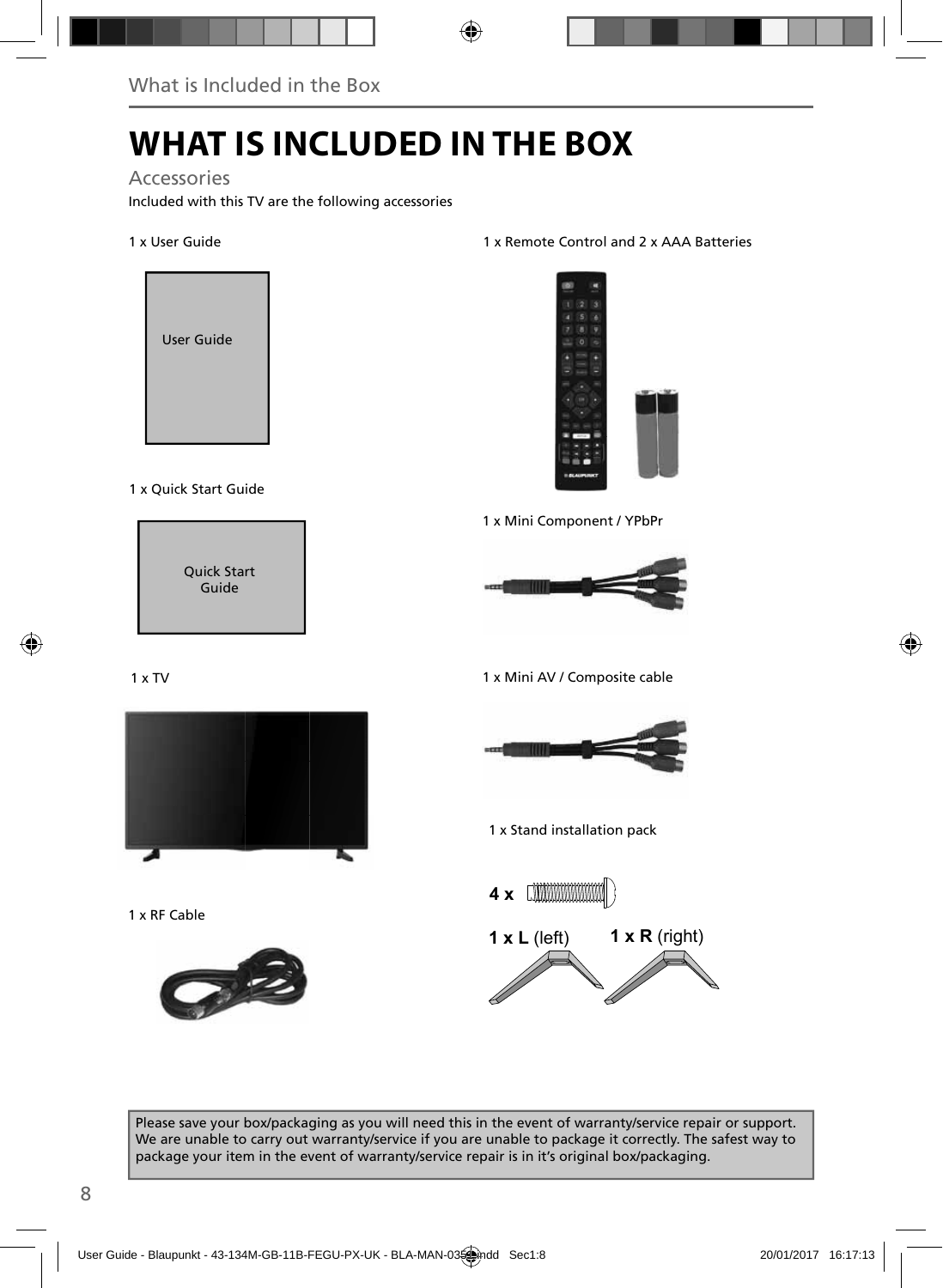# **ATTACHING THE STAND**

Attaching the stand feet

Screws that are included. To complete the stand feet installation you will require a cross head screw driver.

### **4 x**



(fig.1) Place the TV set on a flat and clean surface with the panel facing downwards to avoid damage, then fix the stand feet shown.

**(fig.2)** When the stand feet are installed correctly the stand feet will be longest at the front of the TV and shortest at the back with the feet pointing away from each other.

(fig.3) When the stand feet are in the correct position, secure the stand feet to the underside of the TV set using the 4 screws provided.

### Detaching the stand

Remove the screws highlighted then remove the stand feet from the underside of the TV set.

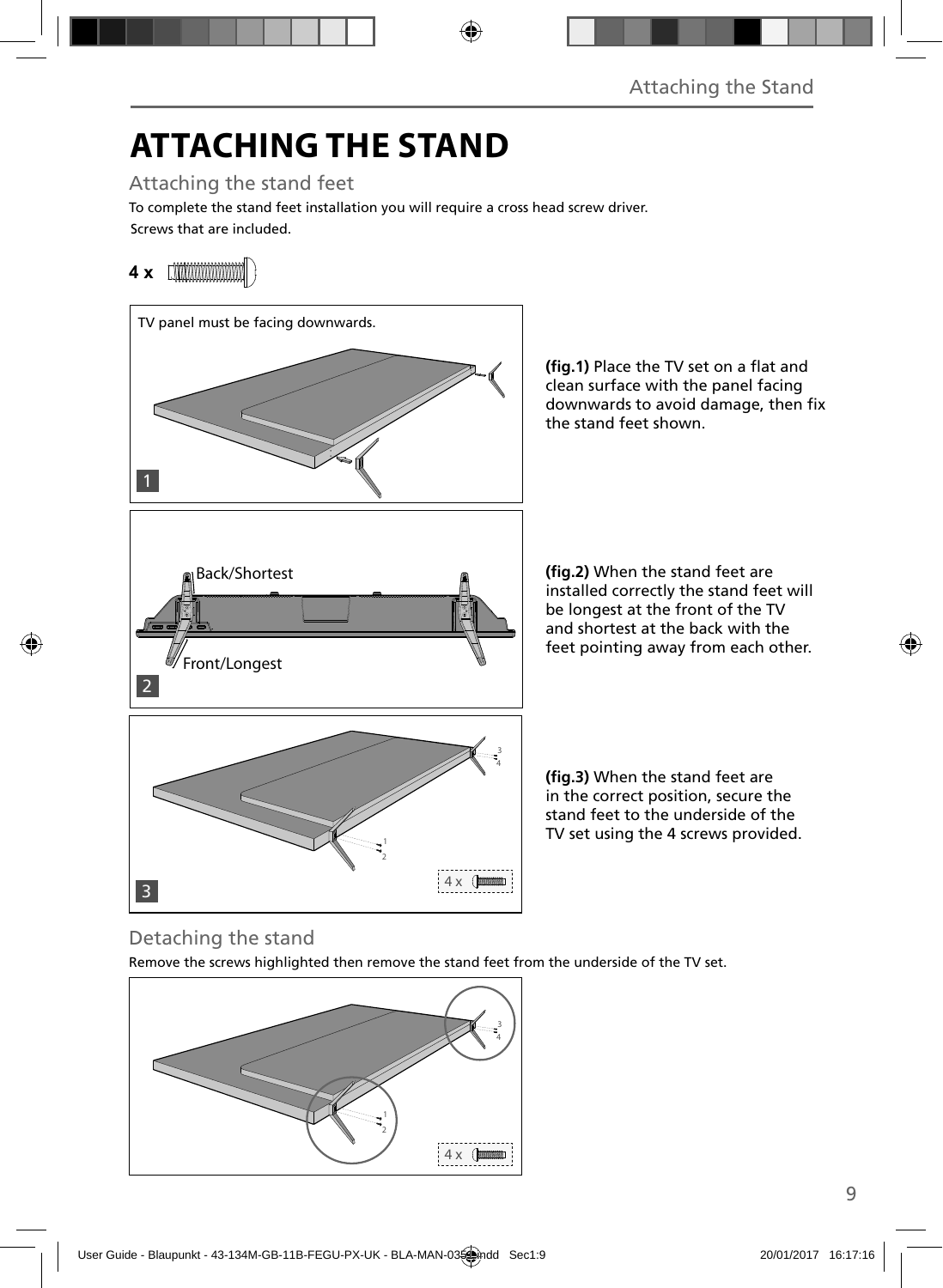## **SECURING THE TV TO A WALL**

### Securing the TV to a wall with anti-tip straps

For maximum security in the home when using a TV with its stand anti-tip straps should be fitted. These are available from supermarket websites and other websites and are an easy, inexpensive and effective way of ensuring your TV stays safely upright. Straps are designed to be attached to the rear of the TV and then tethered to the wall or the furniture the TV is stood on.

#### Note - Please ensure that children do not climb on the TV set.

**A)** Using one or both of the top wall-mounting holes and screws (the screws are already supplied in the wall mounting holes) fasten one end of the fastening cord/s to the TV.



**B)** Secure the other end of the fastening cord/s to your wall. (you will need screws/fixings suitable for your wall type - available separately from most DIY stores).



The Royal Society for the Prevention of Accidents is urging people to take care with flat-screen televisions. RoSPA stated in 2010 that "Toddlers are particularly at risk of pulling flat-screen televisions on to themselves. They are unsteady on their feet and are attracted by colourful television images." The risk is increased as televisions become lighter.

#### Wall Mounting

IMPORTANT - Before drilling any holes in the wall ensure you are not drilling where there could be any electrical wires, water or gas pipes.



1) Remove the four screws highlighted that are supplied in the wall mounting holes.

2) The wall mount can now be easily attached to the mounting holes on the rear of the TV.

For VESA wall mounting information please refer to the Technical Specification page.

For optimum viewing, if wall mounting the TV higher than eye level, the TV should be tilted downwards so that the TV's screen is 'face on'. See fig 1 and 2.



Important – If wall mounting this TV, only use the screws already provided in the wall mounting holes. Using other screws which are longer could cause irreparable damage to internal parts. When using a wall bracket, please ensure the screws in the back of the TV set are not over tightened.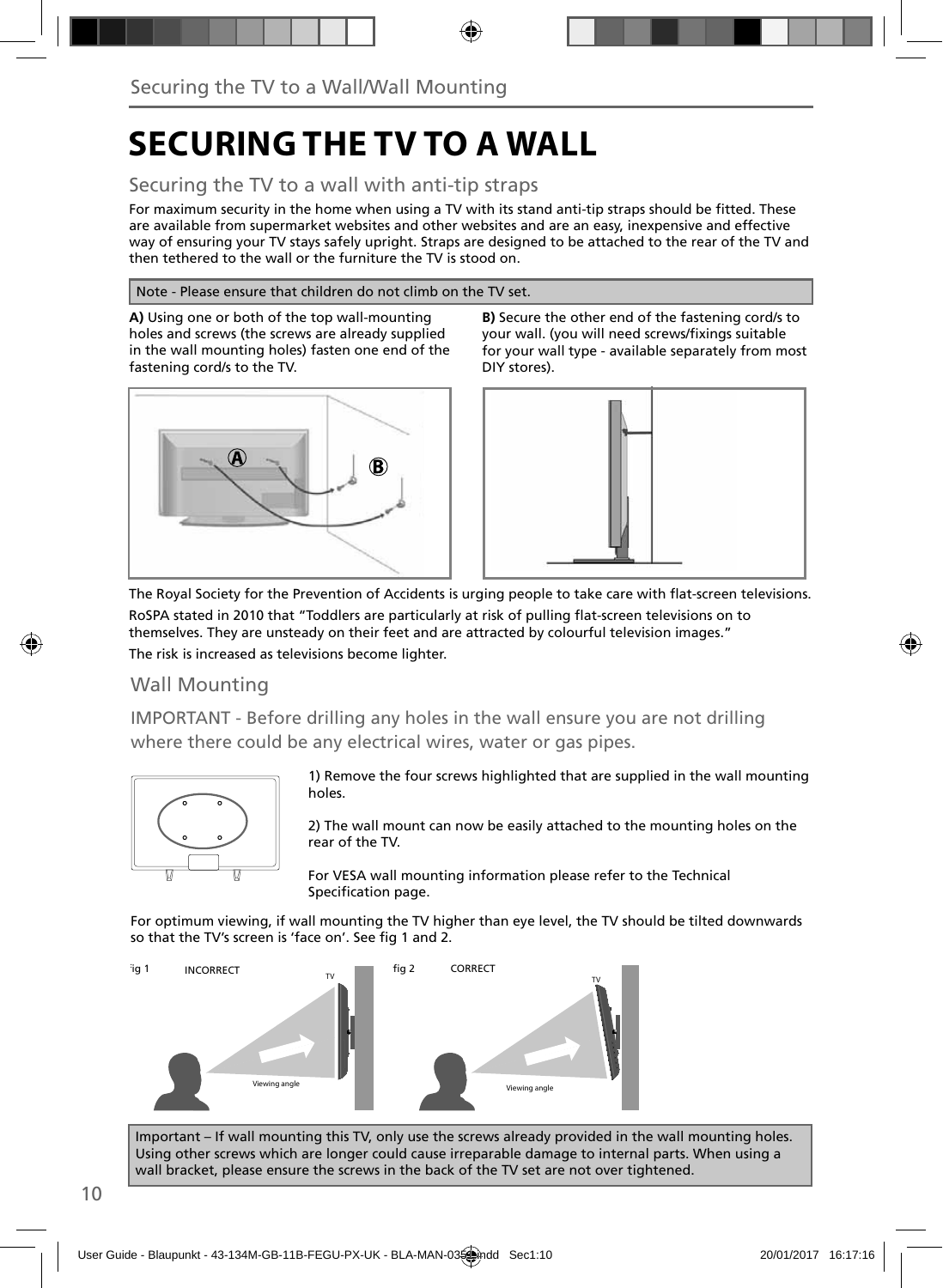## **REMOTE CONTROL**

| Key            |                                                                                                                                  |   |               |                         |        |
|----------------|----------------------------------------------------------------------------------------------------------------------------------|---|---------------|-------------------------|--------|
| ⊙)             | For models with integrated DVD players.                                                                                          |   |               |                         |        |
| Þ              | For models with PVR Function.                                                                                                    |   |               |                         |        |
|                | For models with USB Playback.                                                                                                    |   |               |                         |        |
| ▴              | For models with 3D functions.                                                                                                    |   | $\bigcirc$    |                         | 咽      |
|                |                                                                                                                                  |   | ON/OFF        |                         | MUTE   |
|                | ON/OFF - Switch on the TV when in standby or vice versa.                                                                         |   |               |                         |        |
|                | <b>MUTE</b> - Mute the sound or vice versa.                                                                                      |   |               |                         |        |
|                |                                                                                                                                  |   |               | 2                       | 3      |
|                | NUMBER BUTTONS - 0-9 to select a TV channel directly.                                                                            |   |               |                         |        |
|                | TV GUIDE - Opens the 7 day TV guide (digital TV mode).                                                                           |   |               |                         |        |
|                | $\mathbb{C}$ - To return to the previous channel viewed.                                                                         |   | 4             | 5                       | 6      |
|                |                                                                                                                                  |   |               |                         |        |
| $\overline{3}$ | $VOL (+/-)$ - To increase/decrease the sound level.                                                                              |   |               | 8                       | 9      |
|                | <b>PICTURE</b> - Scrolls through picture mode options.                                                                           |   |               |                         |        |
|                | SOUND- Scrolls through sound mode options.                                                                                       |   |               |                         |        |
|                | SOURCE - To display the input/source menu.                                                                                       |   | TV            |                         | ආ      |
|                | $CH (+/-)$ - To increase or decrease the channel being watched.                                                                  |   | <b>GUIDE</b>  |                         |        |
|                | MENU - To display OSD menu.                                                                                                      |   |               |                         |        |
|                | EXIT - To exit all menus.                                                                                                        | 3 |               | PICTURE                 |        |
|                | (A/V/4/)/OK) - Allows you to navigate the on-screen menus and adjust<br>the system settings to your preference.                  |   |               |                         |        |
|                | <b>BACK</b> - To go back a previous step.                                                                                        |   |               | SOUND                   |        |
|                | FAV - To display favourites menu.                                                                                                |   | VOL           |                         | CН     |
|                |                                                                                                                                  |   |               | SOURCE                  |        |
|                |                                                                                                                                  |   |               |                         |        |
|                | <b>INFO</b> - Press once for now/next channel information.                                                                       |   | MENU          |                         | EXIT   |
|                | - Press twice for information about the current programme.<br><b>TEXT</b> - To enter/exit Text.                                  |   |               | ⌒                       |        |
|                | <b>SUBTITLE</b> - To switch the dialogue at the bottom of the screen (on/off).                                                   |   |               |                         |        |
|                | TV - To switch to Digital Channels.                                                                                              |   |               |                         |        |
|                | YOUTUBE - Access the Youtube App.                                                                                                |   |               | OK                      |        |
|                | NETFLIX - Access the Netflix App.*                                                                                               |   |               |                         |        |
|                | <b>SMART</b> - Access the Blaupunkt Smart Portal.                                                                                |   |               |                         |        |
|                | <b>EXECORD</b> - Access the USB record function.                                                                                 |   | BACK          |                         | FAV    |
|                | $\triangleright$ REC LIST - Opens the list of what has been previously recorded.                                                 |   |               |                         |        |
|                | Hel-To restart the current chapter                                                                                               | 4 |               |                         |        |
|                | >> - To advance forward to the next chapter                                                                                      |   | INFO          | <b>SUBTITLE</b><br>TEXT | TV.    |
| య⊚⊡            | ■/▲- To stop the playback/Eject Disc                                                                                             |   |               |                         | SMART  |
|                | (To EJECT the disc press/hold the ■/▲ button for 4 seconds)                                                                      |   |               | NETFLIX                 | 明      |
|                | 44 - To play in fast rewind mode                                                                                                 |   |               |                         |        |
|                | To play in fast forward mode<br><b>MI</b> - To play/pause                                                                        |   |               | н<br>Е                  | o      |
|                |                                                                                                                                  |   |               |                         |        |
|                | ⊙ GOTO - To go to a specific chapter.<br>$\triangleright$ A-B - Press once to set point, press a second time to return to point. |   | <b>RECUST</b> | K<br>D                  | ЕI     |
|                | A @ ANGLE/3D - Select different angle of DVD.                                                                                    |   | GOTO          | 30<br>$A - B$           | REPEAT |
|                | $\triangleright$ REPEAT - To repeat playback.                                                                                    |   |               |                         |        |
|                |                                                                                                                                  |   |               |                         |        |
|                |                                                                                                                                  |   |               |                         |        |
|                |                                                                                                                                  |   |               | <b>BLAUPUNKT</b>        |        |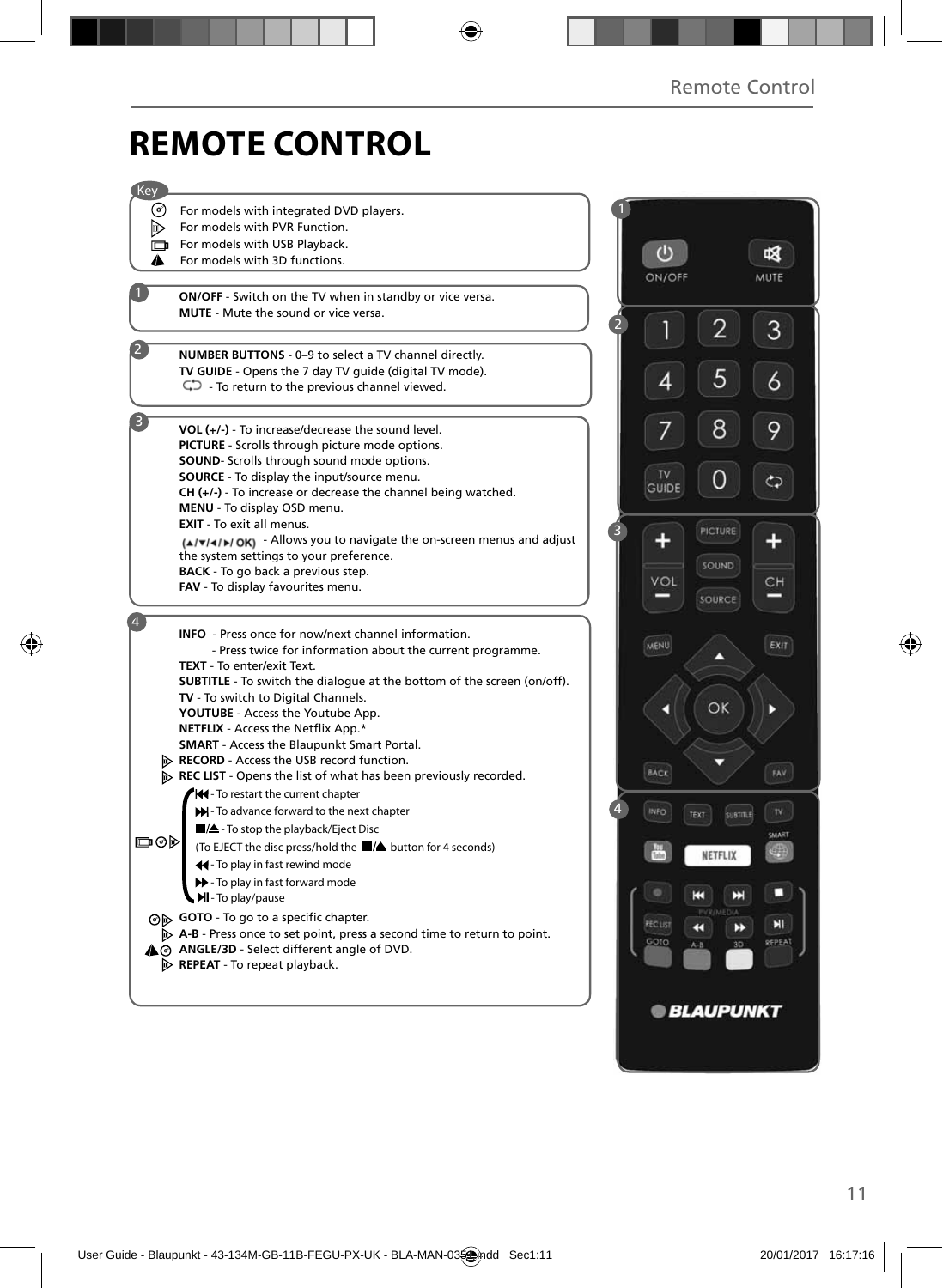## **TV BUTTONS AND INPUT SOURCE MENU**



- Standby Power On/Off 1
- 2 Displays the input source menu
- Displays Menu/OSD 3
- Programme/Channel down and menu down 4
- **5** Programme/Channel up and menu up
- Volume down and menu left 6
- Volume up and menu right 7

#### Choosing Mode Input/Source

To switch between the different input/ connections.

For further information on input/connections please view 'Connections' pages.

A) Using the buttons on the remote control:

1) Press [SOURCE] - The source menu will appear. 2) Press  $[V]$  or  $[\Lambda]$  to select the input you require. 3) Press [OK].

B) Using the buttons on the Television:

1) Press [SOURCE].

2) Scroll up / down using CH+/ CH- buttons to the input/source you require.

3) Press Vol+ to change input/source to the one selected.



Example of Source menu depending on the TV model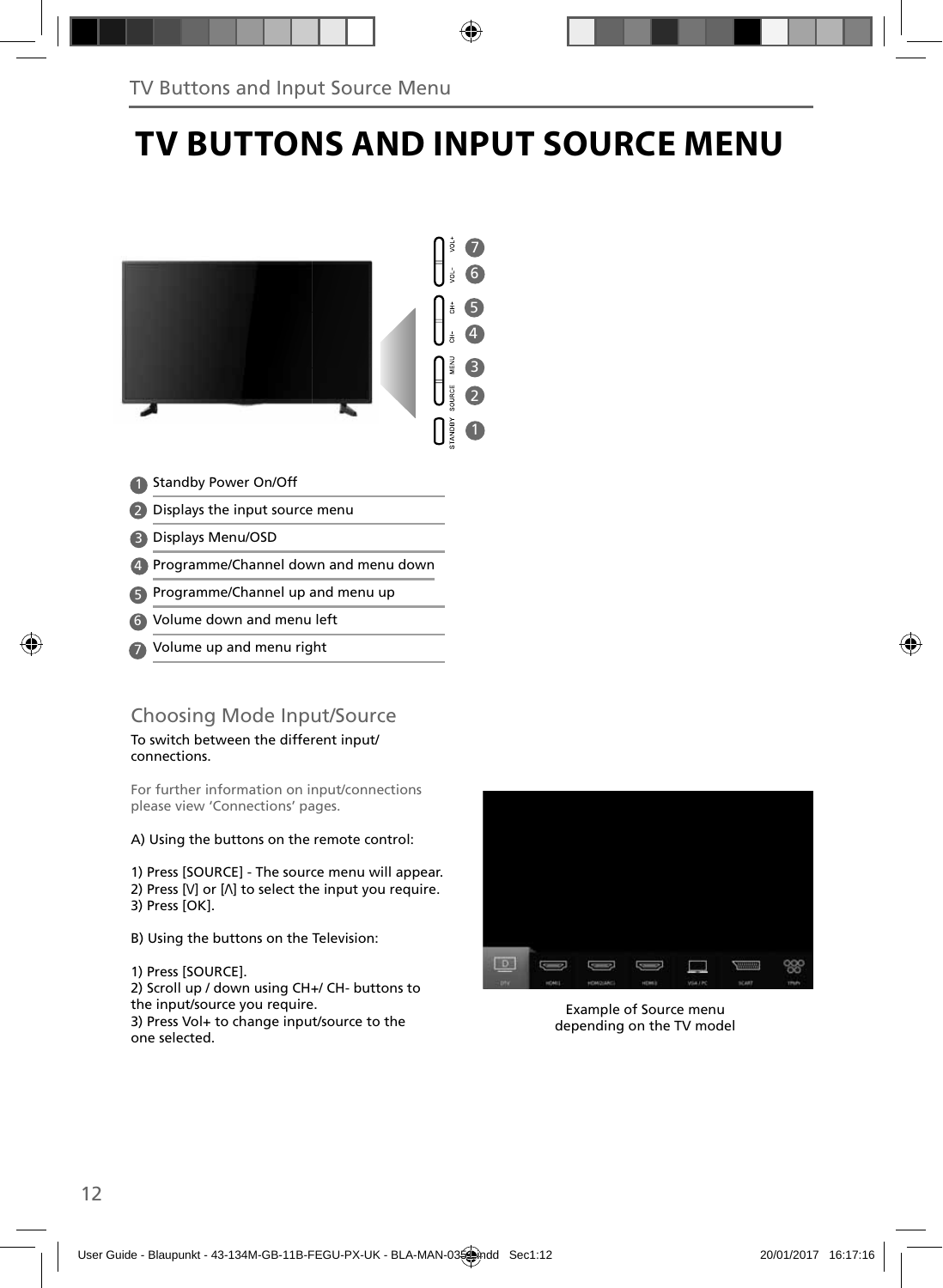### **CONNECTIONS**







| $\blacktriangle$ | Ethernet/LAN*     | Network Connection   | Œ  | Optical Digital Audio | Digital Audio output    |
|------------------|-------------------|----------------------|----|-----------------------|-------------------------|
| B                | HDMI <sub>1</sub> | HDMI input           | a  | HDMI 3 (MHL)**        | <b>HDMI</b> input       |
|                  | HDMI 2 (ARC)      | HDMI input           | O  | 2 x USB               | USB port                |
| O                | VGA PC            | VGA-PC input         | (K | Earphone              | Earphone Input          |
| ê                | VGA PC Audio In   | 3.5mm PC audio input | Œ  | CI CARD IN            | Common Interface module |
|                  | <b>SCART</b>      | <b>SCART</b> input   | M  | AV IN                 | Audio/Video Input       |
| G                | <b>RFIN</b>       | RF / TV Aerial Input | (N | YPbPr                 | HD input (Ypbpr)        |

\* The Ethernet/LAN port is used for Freeview HD services and smart functions.

\*\* **HDMI 3 (MHL Port) -** MHL is a wired solution that allows you to access the media from your phone or tablet onto the big screen in the highest quality.

By connecting an MHL cable (sold separately) from your mobile device and into your TV you can playback all your videos, games and photographs directly onto your TV.

MHL simply mirrors the screen of your mobile device so will work with all applications, whilst connected it will also charge your device too.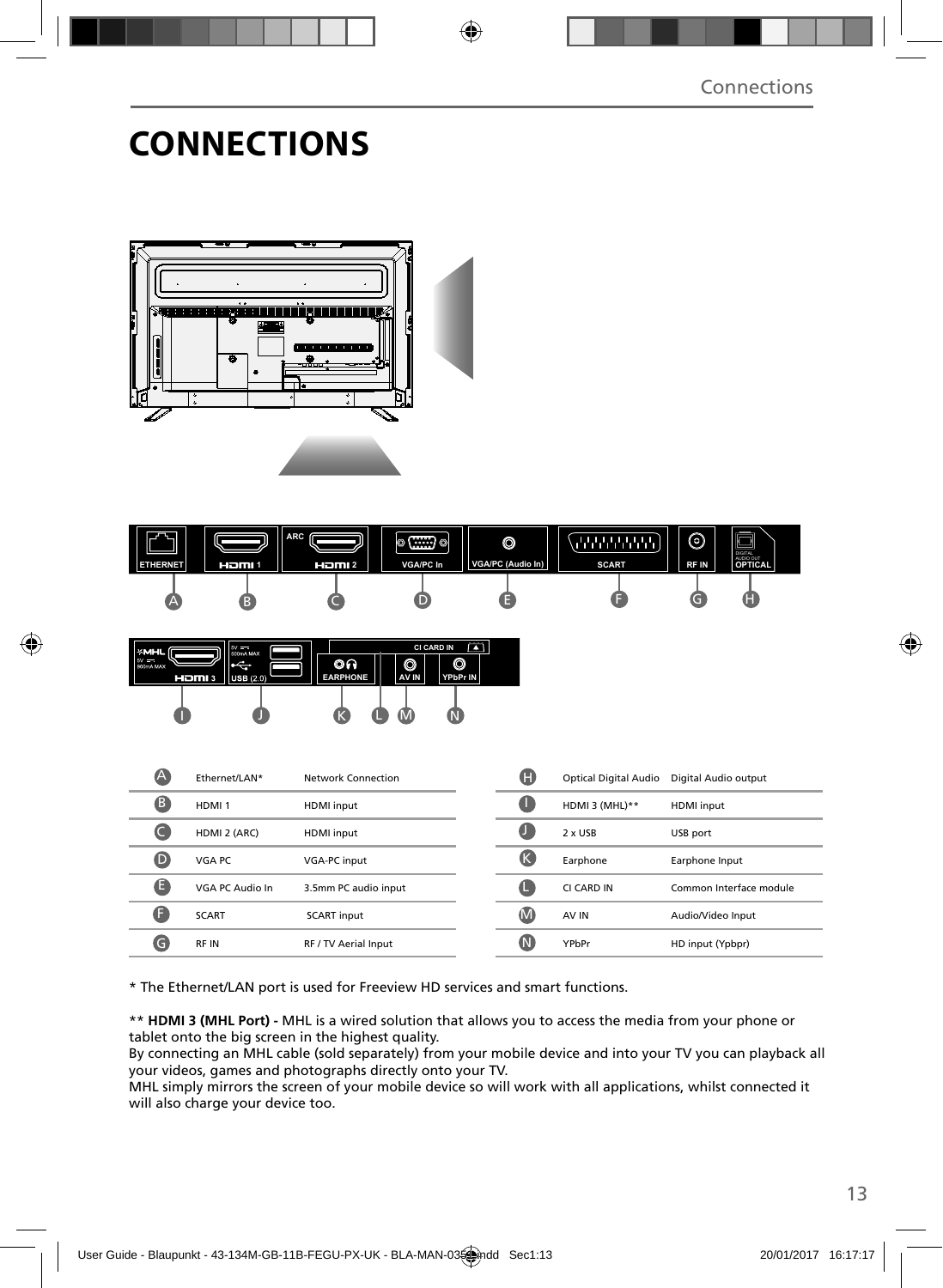# **CONNECTIONS**

Note: Connecting cables are shown for example only and may not be included. Please check 'What Is Included In The Box' page.

### Connecting to a device with Composite AV/Video output

TV Source should be set to Composite/AV



### Connecting to a device with SCART output

#### TV source should be set to SCART



### Connecting to a device with HDMI output

A HDMI cable can output both video and audio and enables you to enjoy digital-quality video and audio with minimal loss of quality.

TV Source should be set to the corresponding HDMI port (HDMI 1, HDMI 2 etc)



**HDMI 3 (MHL Port) -** MHL is a wired solution that allows you to access the media from your phone or tablet onto the big screen in the highest quality.

By connecting an MHL cable (sold separately) from your mobile device and into your TV you can playback all your videos, games and photographs directly onto your TV.

MHL simply mirrors the screen of your mobile device so will work with all applications, whilst connected it will also charge your device too.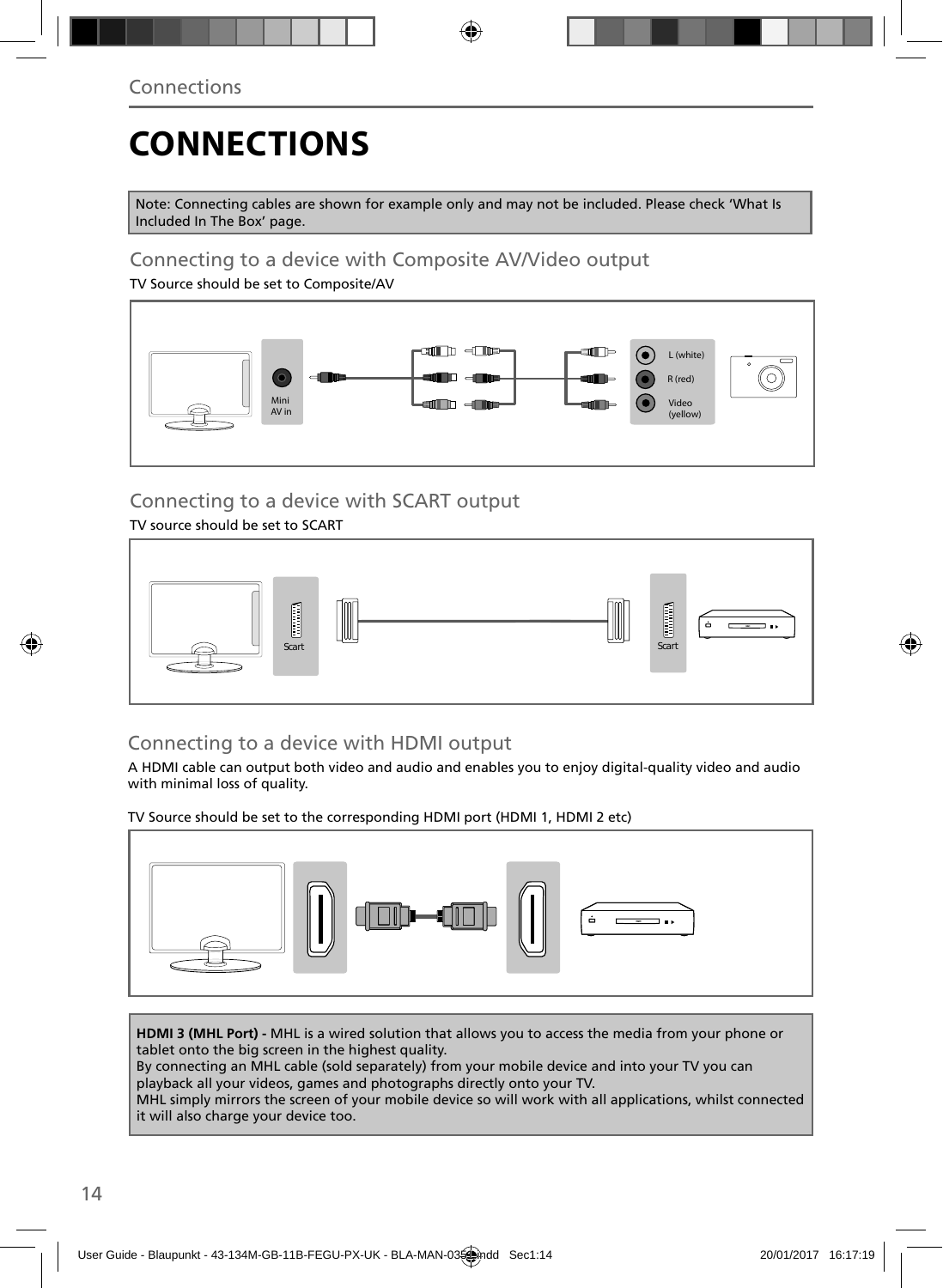## **CONNECTIONS**

### Connecting to a device with Component/YPbPr output

If you are supplied with a cable from the device which has RED, GREEN, BLUE, RED & WHITE connectors you must connect via Component (for picture) and by phono cable (for sound).

TV Source should be set to Component/YPbPr



Connecting to a device with VGA/PC output (Laptop or Desktop Computer) TV Source should be set to VGA/PC



### Connecting to an external audio device (Amplifiers, Surround Sound, Sound Bars etc)

When connecting via the TV's 3.5mm Earphone output, this will disable the TV speakers.

There are two options when connecting a device via the 3.5mm Earphone Output and the Digital Optical Audio Output



Connecting an Ethernet/Network cable

The Ethernet/LAN port is used for Freeview HD services and smart functions.

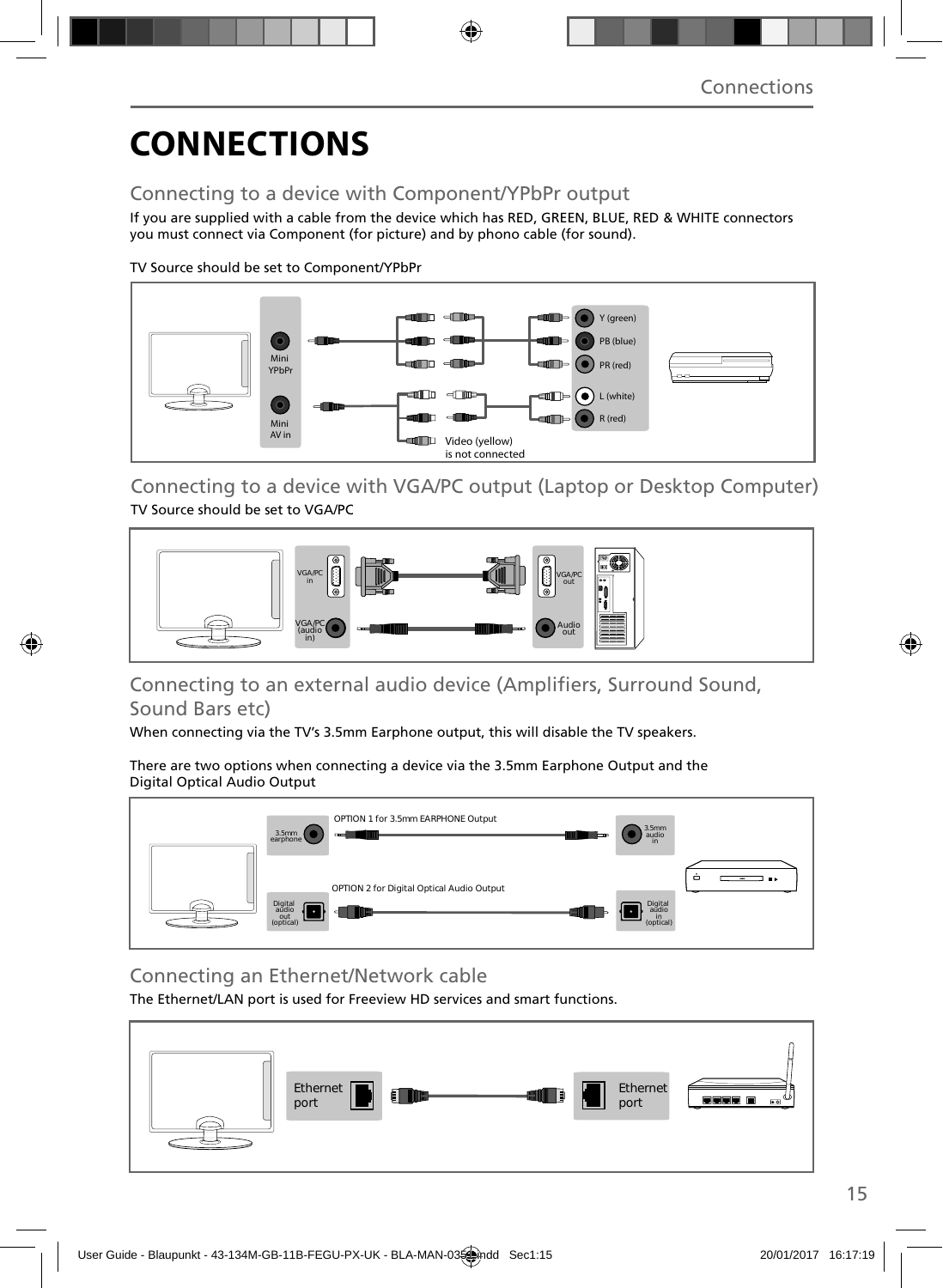## **7 DAY TV GUIDE**

TV Guide is available in Freeview TV mode. It provides information about forthcoming programmes (where supported by the Freeview channel). You can view the start and end time of all programmes and on all channels for the next 7 days and set reminders.

1) Press the [TV GUIDE] button on the remote control and the following 7 Day TV Guide will appear:



2) Navigate through the menu using  $\blacktriangle \blacktriangledown \blacktriangleright \blacktriangleleft$ 

You can now:

View the next day by pressing BLUE View a previous day by pressing YELLOW Set a reminder by pressing GREEN

Record a programme by pressing RED (Function for PVR models only, USB device must be connected) View further information about the programme by pressing INFO

3) Press [EXIT] to exit the 7 day TV Guide

#### Channel List

To view the channel list, please ensure that the TV is set to either the analogue or digital source and no menus or TV notifications are displayed.

| 1 BBC ONE Oxford     | otv        |
|----------------------|------------|
| 2 BBC TWO            | DTV        |
| 3 ITV                | ory        |
| 4 Channel 4          | DIV.       |
| 5 Channel 5          | prv        |
| $6$ ITV <sub>2</sub> | DTV        |
| 7 That's Oxfordshire | DTV        |
| 9 BBC FOUR           | DIV        |
| 10 ITV3              | <b>DTV</b> |
| 11 Pick              | DTV        |

1) Press [OK] on the remote control and the channel list menu will appear.

2) Scroll through the channel list by using  $\blacktriangle \blacktriangledown$  buttons then press [OK] to view the channel that is currently highlighted.

3) Scroll through different types of channels such as Freeview/ALL/ Digital TV/Radio/data and HD channels by using  $\blacklozenge$  buttons.

4) Press [EXIT] to exit the channel list.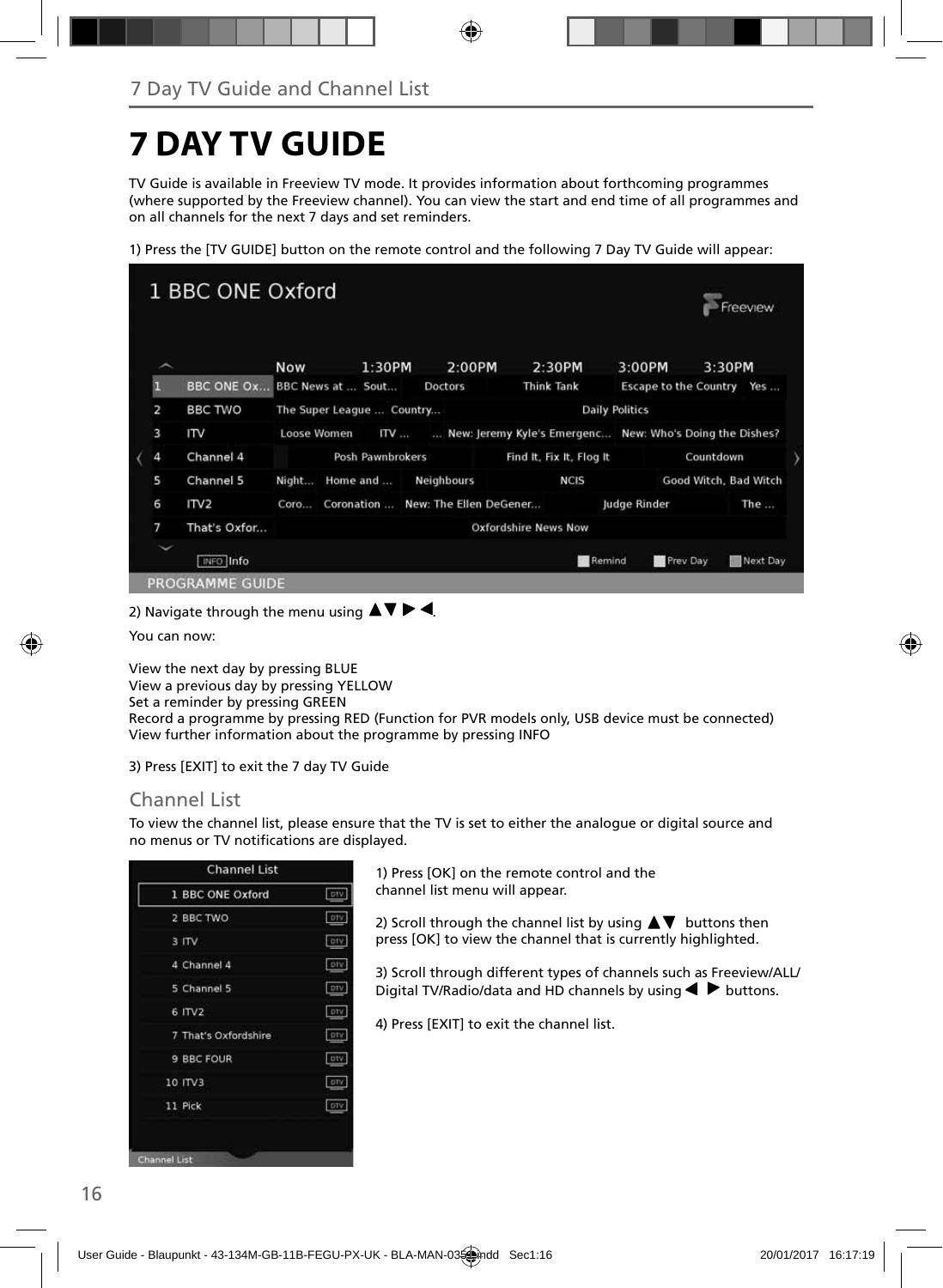## **CONNECTING THE TV TO THE INTERNET**

When you first power on your new SMART TV there will be an option to follow various on-screen set up instructions. These instructions will enable you to connect to the internet via your home network. You can connect to your home network either wirelessly or with an Ethernet cable.

If you decide not to follow the initial set up instructions and need to connect at a later date please follow these simple steps below:

Connecting your TV with a wireless connection

1) Press Menu on the remote control (fig.1).

2) Scroll through the menu, select and enter 'Settings' then enter the 'Network' menu.

3) in the 'Network' menu, example below, scroll down and select 'Wi-fi Config' (fig.2).

4) Within the 'Wi-Fi config' options, highlight and select 'Wi-Fi Auto Search'.

5) The TV will then automatically search for networks.

6) Select the preferred type of network connection then enter the network password.

7) The TV will then establish a connection.

**Note:** An icon will appear in the top right hand side of the 'Application' menu to show you if the TV is connected to the internet.

Connecting your TV with an Ethernet/LAN cable:

1) Plug in your Ethernet cable into the RJ45 (Ethernet) socket located at the rear of the television.



2) Press Menu on the remote control (fig.1).

3) Scroll through the menu and select and enter the 'Network' menu.

- 4) In 'Network Configuration', select 'Cable' (fig.2).
- 5) Set will automatically configure itself.
- 6) Exit the menu by pressing 'EXIT' on the remote control.



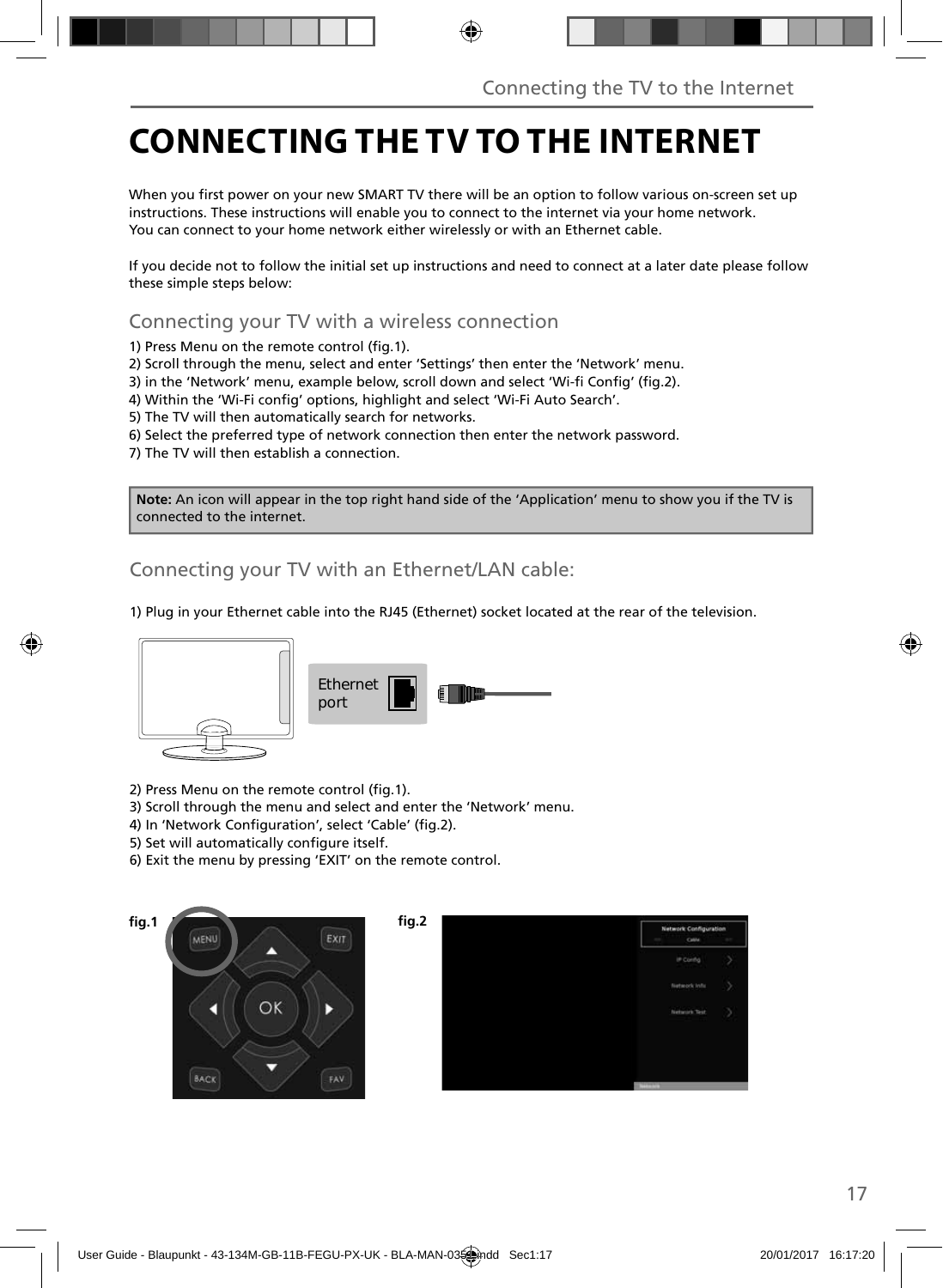## **PICTURE MENU**



To access this menu, press [MENU] button on the remote control and scroll right. To select a sub menu press [OK].

If you wish to make changes to any of the default settings, use the scroll  $\Box \Box \blacktriangleright \blacktriangleleft$  buttons. To confirm any settings press [OK] button. To exit this menu at anytime, press [EXIT] button.

|          | <u>encesse nom and romommer preseasi</u>                   |
|----------|------------------------------------------------------------|
| Dynamic  | Recommended settings for fast moving pictures              |
| Standard | Standard settings                                          |
| Movie    | Set to be lighter in colour and less bright                |
| Personal | Lets you manually alter all the settings                   |
| Economy  | Power saving mode which reduces the energy used by up to   |
|          | 25% (by reducing the power to the LED/LCD panel).          |
|          | In Economy mode, the TV will switch itself to Standby mode |
|          | after 3-5 hours in the event that the TV buttons or remote |
|          | control buttons are not pressed (change the picture mode   |
|          | to another setting to de-activate this function)           |
|          |                                                            |

**Picture Mode** - Choose from the following presets:

You can make the following adjustments in **Personal** mode:

Contrast - Switch the balance between black and white.

Brightness - Increase or decrease the brightness of the picture.

Colour - Increases the colour from black and white.

Sharpness - Increase or decrease the sharpness of the picture.

**Colour Temperature** - Choose from the following presets:

| Normal | Default settings                  |
|--------|-----------------------------------|
| Warm   | Increases red within the picture  |
| Cold   | Increases blue within the picture |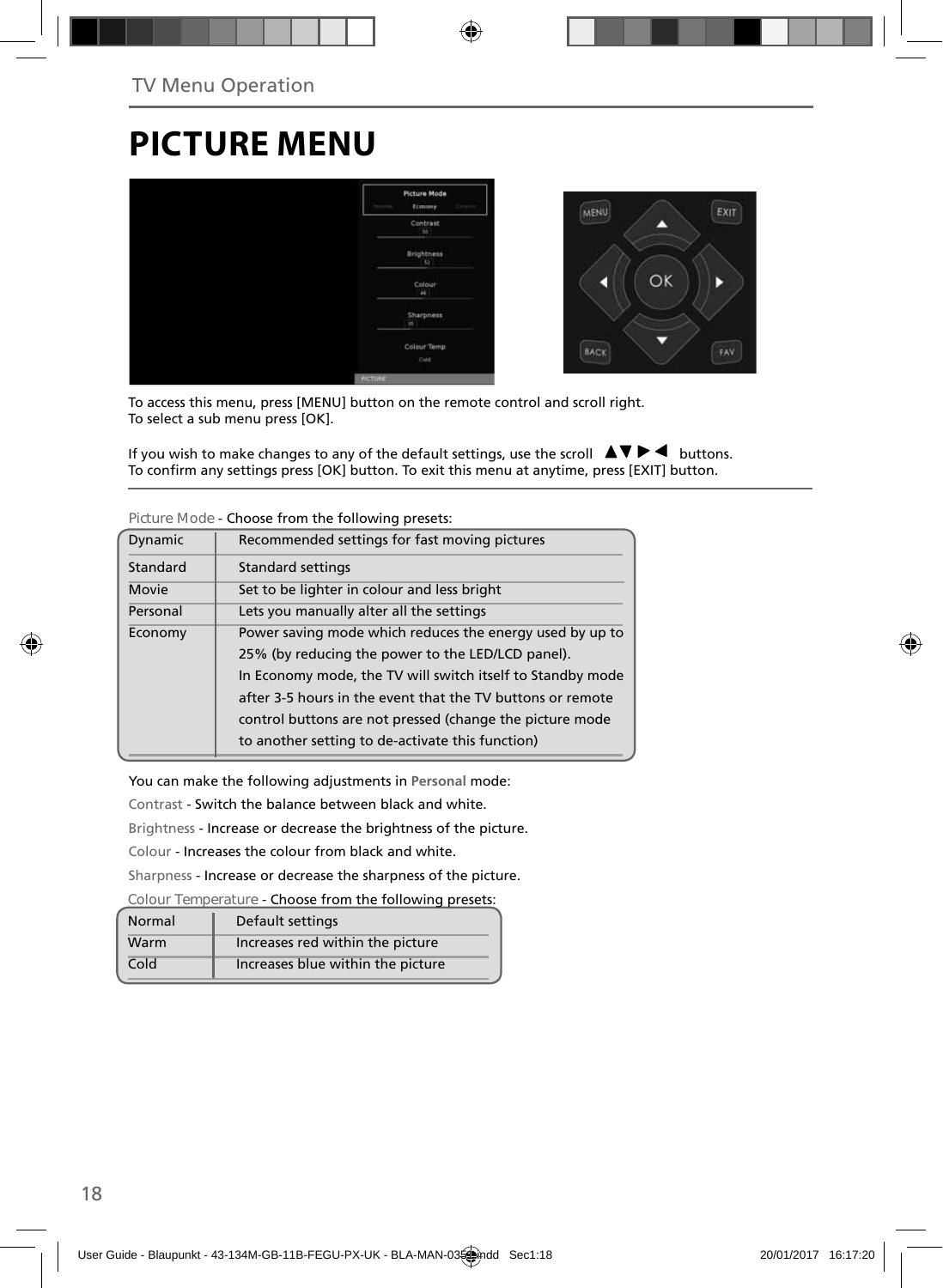## **PICTURE MENU**



Aspect Ratio - Within the UK the picture format varies depending on the channel/broadcast. There are a number of different options to best meet your needs. Choose from the following settings:

#### Auto

Automatically displays the best picture format so the picture is in the correct position, black lines maybe viewable at the top/bottom and/or sides.



**PC Menu** - Allows you to adjust the picture settings of the TV when being used with a PC/Laptop. Only available when the TV is in VGA/PC source mode.

**Noise Reduction** - Allows you to switch noise reduction ON or OFF. Choose one of the following presets: low, middle, high and Off.

**Active Contrast** - Automatically optimises the 'backlight' and 'contrast' of the picture according to the brightness of the screen. Choose one of the following presets: low, middle, high and Off.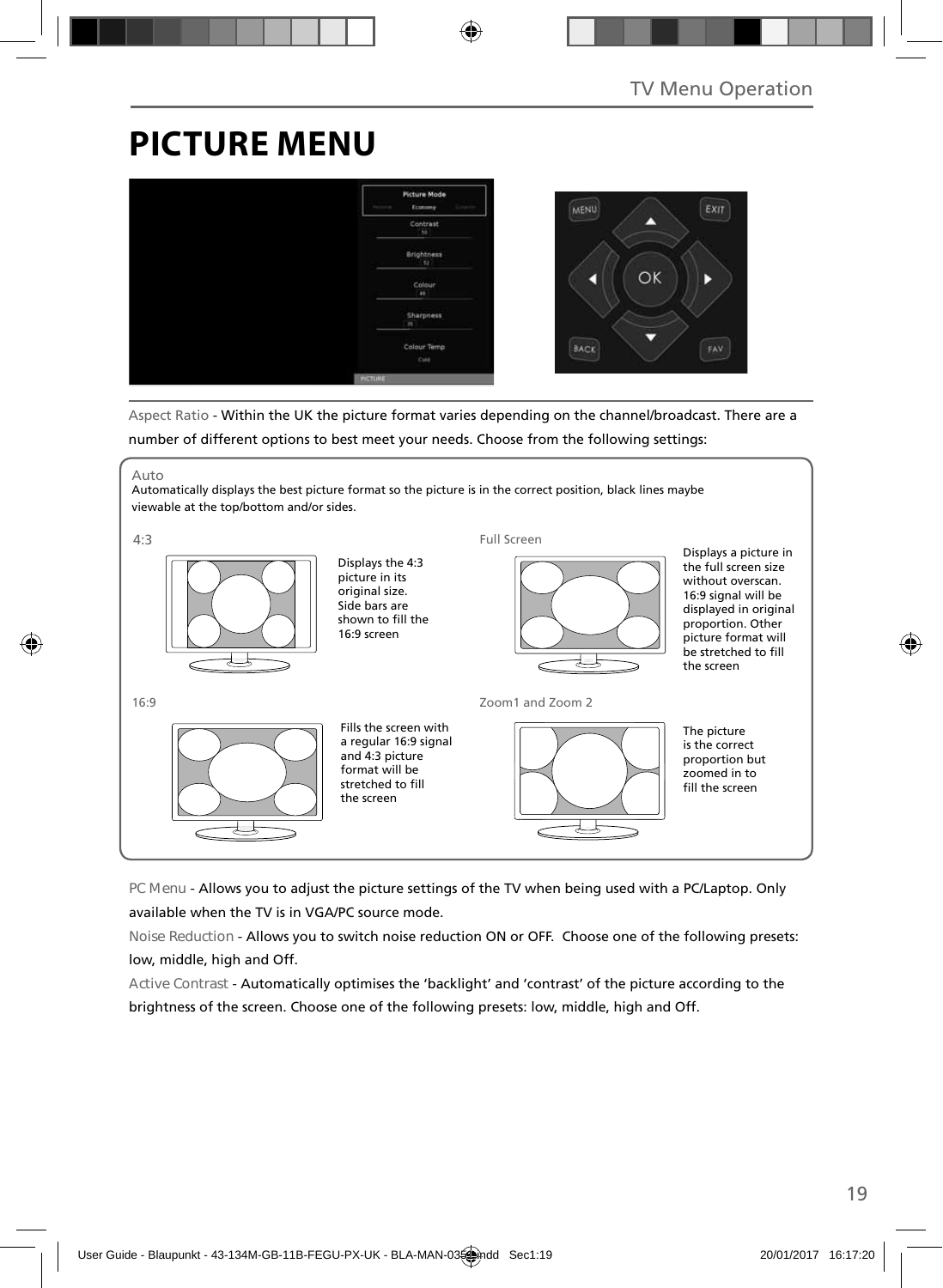## **SOUND MENU**



To access this menu, press [MENU] button on the remote control and scroll right. To select a sub menu press [OK].

If you wish to make changes to any of the default settings, use the scroll  $\blacktriangle \blacktriangledown \blacktriangleright \blacktriangleleft$  buttons. To confirm any settings press [OK] button. To exit this menu at anytime, press [EXIT] button.

**Sound Mode** - Choose from the following presets

| Standard     | Default settings                                                                                             |
|--------------|--------------------------------------------------------------------------------------------------------------|
| <b>Music</b> | Emphasises music over voices                                                                                 |
| Movie        | Provides live and full sound for movies                                                                      |
| Sports       | Emphasises sound for sports                                                                                  |
| Personal     | Selects your personal sound settings. Any adjustments made<br>automatically sets the sound mode to Personal. |
|              |                                                                                                              |

EQ - Adjust the audio level of separate frequencies via the band equaliser.

Balance - To switch the sound between the left and right speakers.

Auto Volume Level (AVL) - When 'on' is selected, the volume will attempt to stay at a constant level

regardless of TV programme and advertisements.

Surround Sound - Allows you to turn the function ON or OFF.

Digital Output - This is the digital optical audio output. Choose from the following options:

| Off        | To turn off Digital Output                                                                                                                                      |
|------------|-----------------------------------------------------------------------------------------------------------------------------------------------------------------|
| Auto       | Selects the best settings automatically                                                                                                                         |
| <b>PCM</b> | Select this option if you are connecting to a Stereo Hi-fi via optical cable (Pulse-code<br>modulation (PCM) is a digital representation of an analogue signal) |
|            |                                                                                                                                                                 |

Audio Description - This allows the user to switch Audio Description ON or OFF. (Audio Description is a service available on certain programmes. It provides a description of what is happening during the selected programme for a person who is visually impaired).

AD Volume - This allows the user to increase and decrease the AD (Audio Description) volume level.

Audio Track - This allows the user to change the audio track/language

Audio Delay - Enables the user to adjust setting to sync picture and audio.

SPDIF Delay - Enables the user to adjust sound setting to sync picture and audio for external speakers connected via digital audio output.

 **Tip:** Equaliser settings can only be adjusted when the sound mode 'Personal' is selected.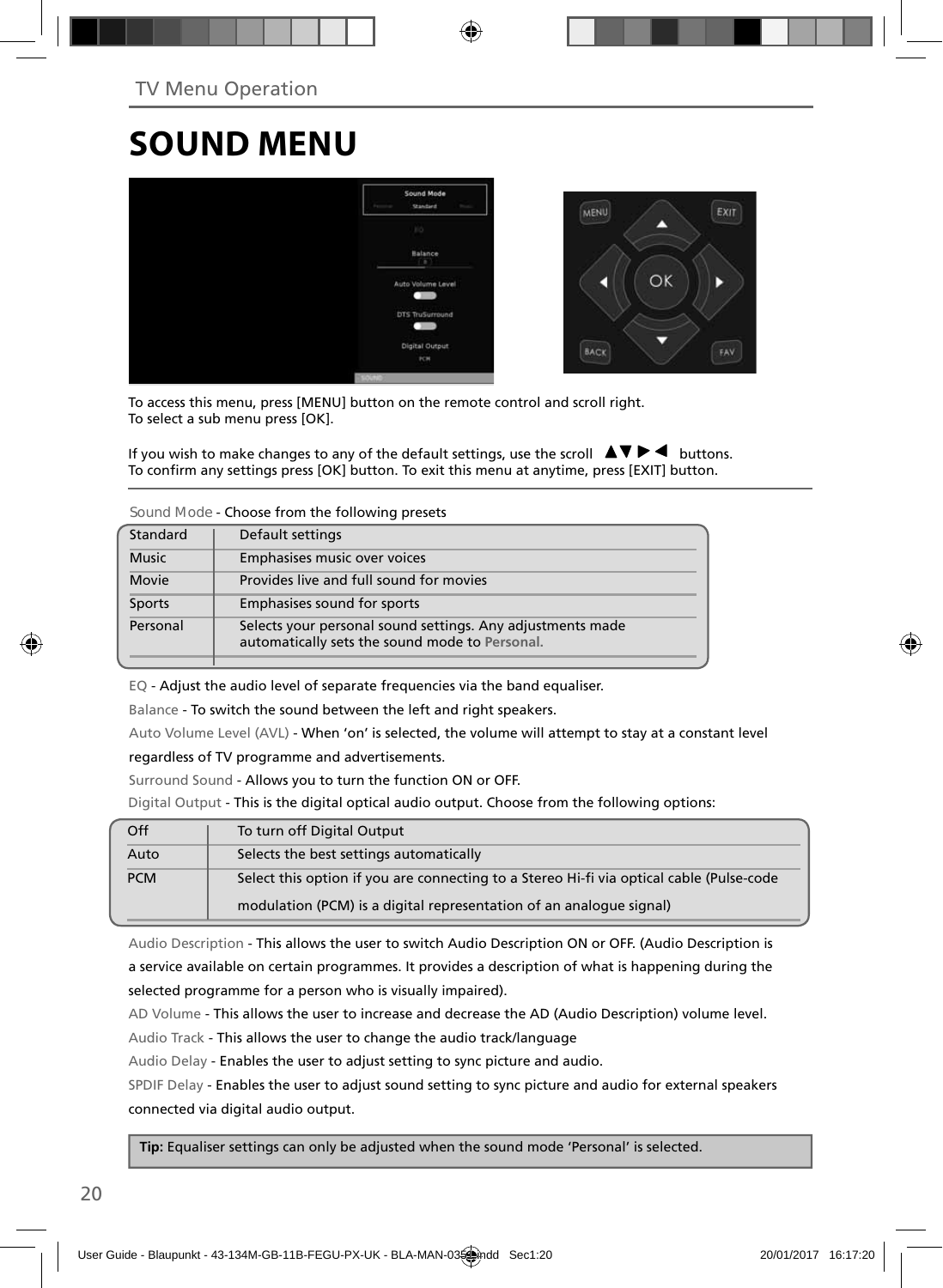## **CHANNEL MENU**



This menu is part of the 'Settings' menu, To access the 'Settings' menu, press the [MENU] button on the remote control, scroll right and select 'Settings' by pressing [OK].

If you wish to make changes to any of the default settings, use the scroll  $\Delta \nabla \blacktriangleright$   $\blacktriangleleft$  buttons. To confirm any settings press [OK] button. To exit this menu at anytime, press [EXIT] button.

Auto Tuning - Allows you to retune the television for all digital channels, digital radio stations and analogue devices.

Analogue Manual Tuning - Allows you to manually tune your analogue signal.

Freeview/Saorview Manual Tuning\* - Allows you to manually tune your digital signal.

Freeview SMART Retune - This feature allows you to scan for Freeview channels. When new channels are

found they are automatically added to your channel list without removing any channels or affecting your favourites list.

Channel Edit - Allows you to delete, move, skip and select favourite channels.



Important: To receive Freeview/Saorview channels, in particular HD channels, you will need a Digital TV aerial and be in a good Freeview/Saorview coverage area. You can check the coverage for your area at **www.freeview.co.uk** or **www.saorview.ie**

Please note that any Freeview HD channels found during tuning will be placed in channel positions above 100. For example, 101 (BBC1 HD) 102 (BBC2 HD) etc.

**\*Freeview channels are only available in the UK, Saorview channels are only available in the ROI.**

Signal Information - Allows you to view signal frequency, signal quality and signal strength.

CI Information - Pay per view services require a "smartcard" to be inserted into the TV. If you subscribe to a pay per view service the provider will issue you with a 'CAM' and a "smartcard". The CAM can then be inserted into the COMMON INTERFACE PORT (CI Card In).

Schedule List - Lists your programme reminders.

Software Update (OAD) - Switch on/off OAD (over air download) software updates.

Tip: If you do not press any buttons for 30 seconds, the menu will automatically exit. You can change the length of time before the menu exits automatically - see 'OSD Timer' in the Time Menu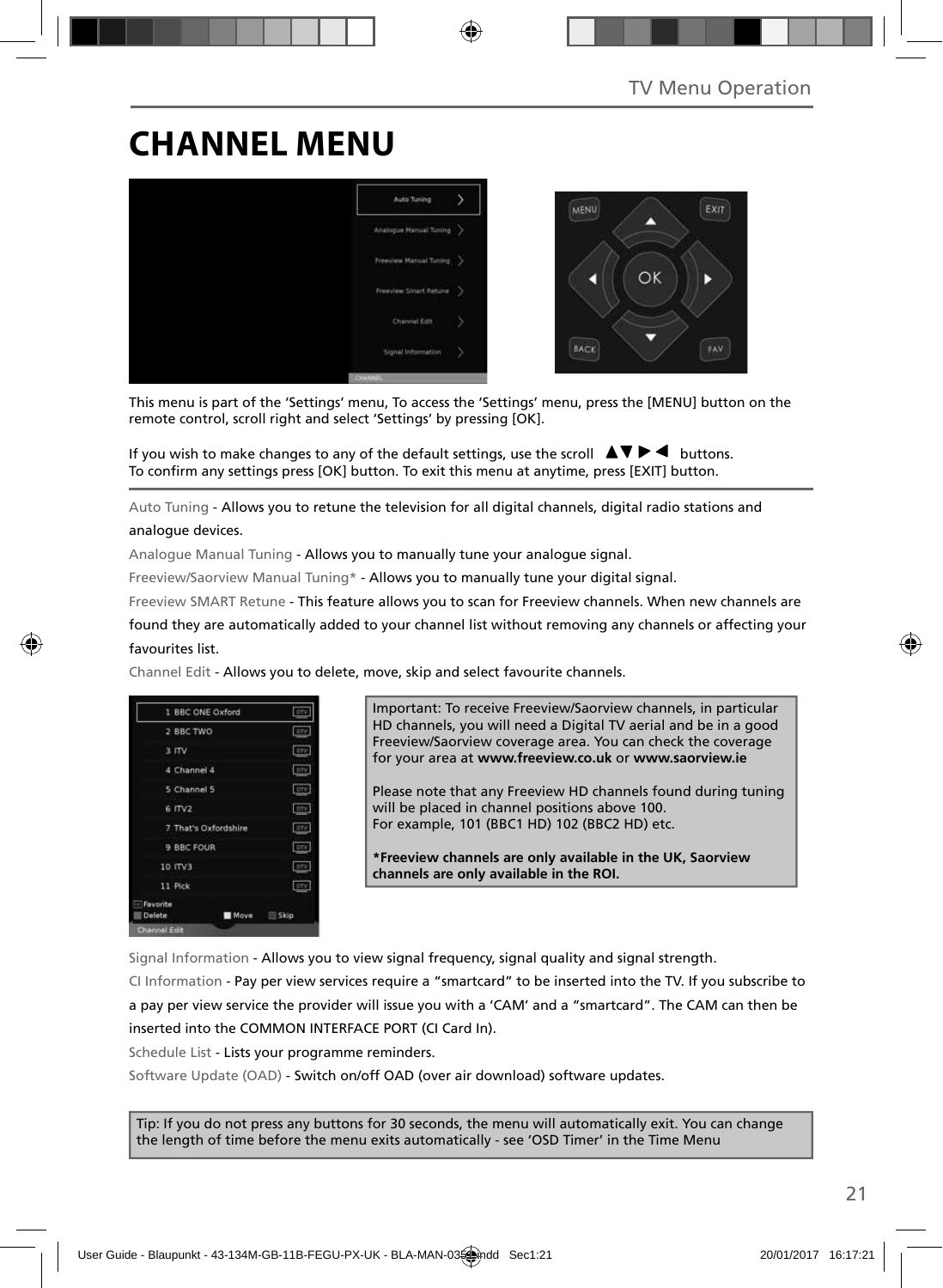### **NETWORK MENU**



This menu is part of the 'Settings' menu, To access the 'Settings' menu, press the [MENU] button on the remote control, scroll right and select 'Settings' by pressing [OK].

If you wish to make changes to any of the default settings, use the scroll  $\blacktriangle \blacktriangledown \blacktriangleright \blacktriangleleft$  buttons. To confirm any settings press [OK] button. To exit this menu at anytime, press [EXIT] button.

The Network connection enables you to update the TV software and a number of Smart TV functions.

For the network configuration to work the TV will need to be connected to your home network via an ethernet cable, with these requirements in place the TV will connect to the network automatically.

Network Configuration - Allows you to select either Cable or Wifi connection.

WIFI / IP Config - Allows you to access LAN network connection settings. Choose from the following options:

| Auto   | Will automatically connect the TV to your home network(this is the default setting |
|--------|------------------------------------------------------------------------------------|
|        | and is highly recommended)                                                         |
| Manual | Allows you to manually change the IP, Netmask, Gateway and DNS information.        |

WIFI Config - If WIFI is selected during first time installation process.

| Wi-Fi Configuratrion | Wireless network connection settings                                           |
|----------------------|--------------------------------------------------------------------------------|
| Wi-Fi Auto Search    | Automatically searches for available wireless networks. Select the desired     |
|                      | Wi-Fi network and then enter the network password (if network is password      |
|                      | protected). Once the password is accepted, you will not be asked for it again. |

Network Info - Allows you to view Information about network settings.

Network Test - Allows you to test the network connection.

Wifi Status - Allows you to view information regarding the Wifi/Network connection.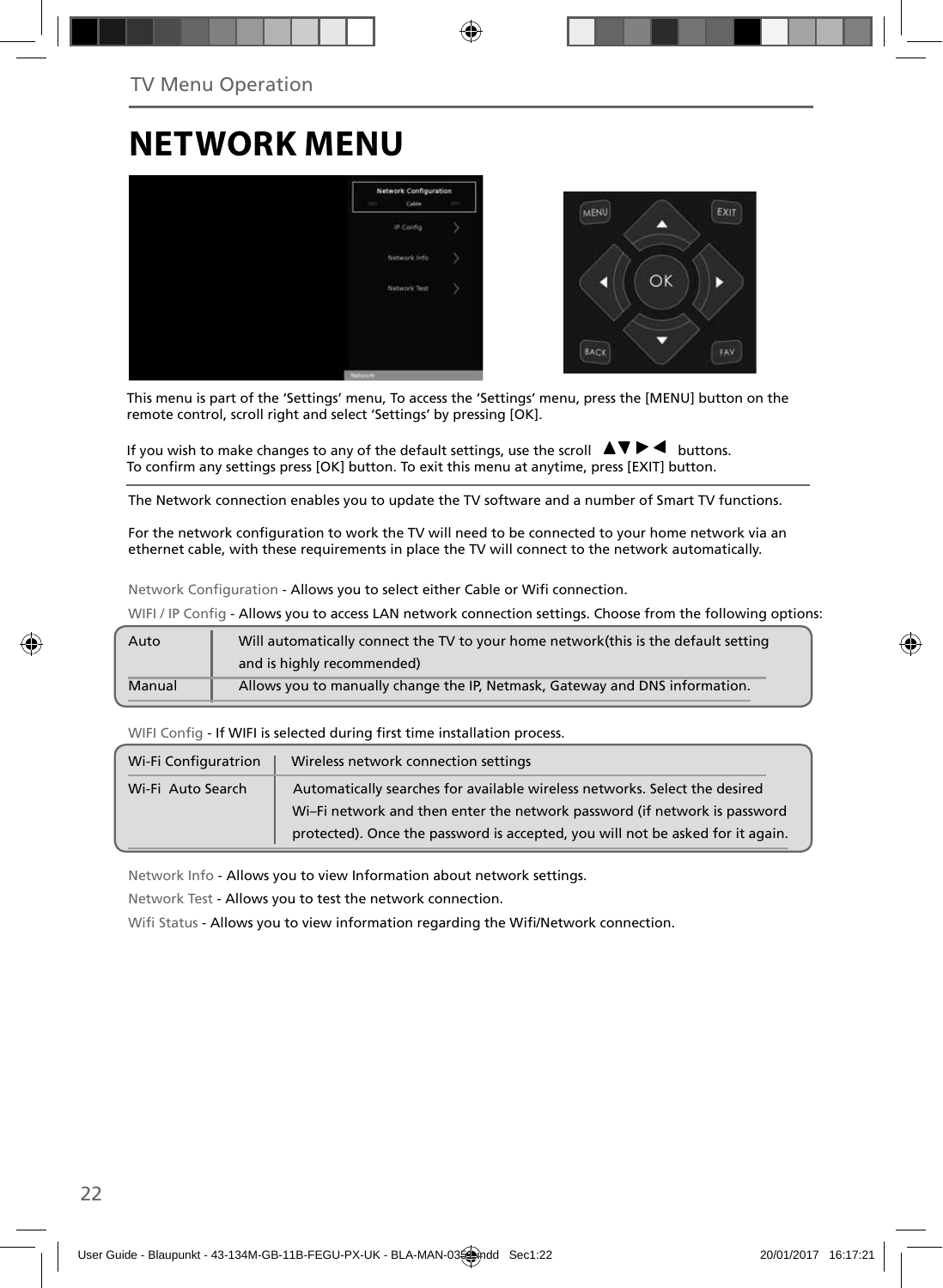## **TIME MENU**



This menu is part of the 'Settings' menu, To access the 'Settings' menu, press the [MENU] button on the remote control, scroll right and select 'Settings' by pressing [OK].

If you wish to make changes to any of the default settings, use the scroll  $\Delta \nabla \blacktriangleright$   $\blacktriangleleft$  buttons. To confirm any settings press [OK] button. To exit this menu at anytime, press [EXIT] button.

Auto Sync - Automatically sets date and time.

Clock - Shows the date and time.

Off Time - Allows you to set a specific time for your TV to turn off.

On Time - Allows you to set a specific time for your TV to turn on, the channel it will then display, the

source it will be on and also the volume. This function can then be toggled to repeat every day or a certain day.

Sleep Timer - Lets you set the sleep timer so the television automatically switches off after a set amount

of time. Off -> 10min -> 20min -> 30min -> 60min -> 90min -> 120min -> 180min -> 240min.

OSD Timer - Lets you adjust the amount of time the On Screen Menu stays on the screen

before disappearing. Off -> 5secs -> 15secs -> 30secs -> 60secs.

Auto standby - Set 'Auto Standby' to OFF, 3 hours, 4 hours or 5 hours.

Time Zone - Change your current time zone.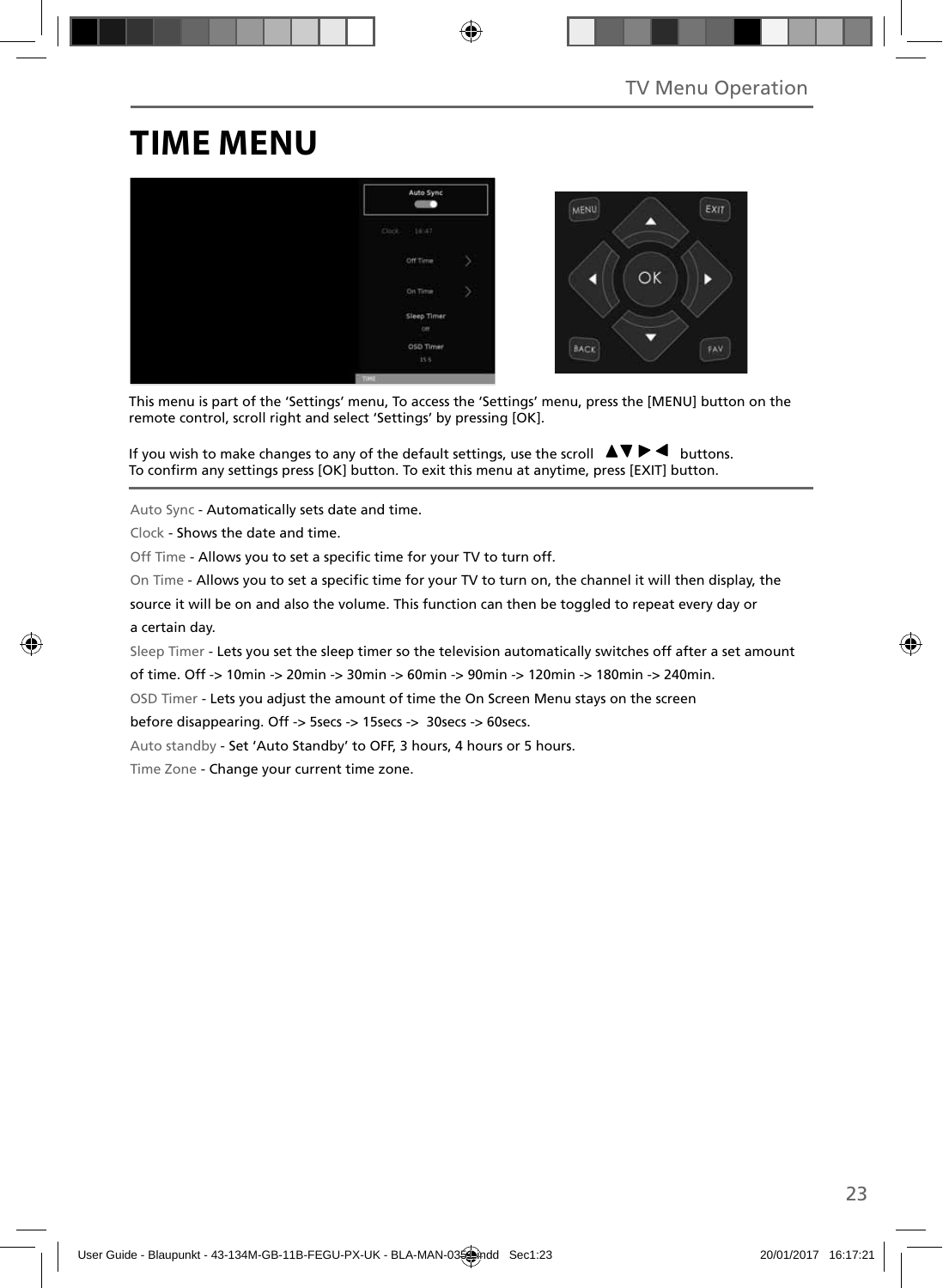## **LOCK MENU**



This menu is part of the 'Settings' menu, To access the 'Settings' menu, press the [MENU] button on the remote control, scroll right and select 'Settings' by pressing [OK].

If you wish to make changes to any of the default settings, use the scroll  $\blacktriangle \blacktriangledown \blacktriangleright \blacktriangleleft$  buttons. To confirm any settings press [OK] button. To exit this menu at anytime, press [EXIT] button.

System/Hotel Lock - Allows you to lock or unlock the menu. You will be asked to enter a 4 digit password

Use the **◄** button to quit the password input or use the **►** button to clear. Default password is 0000.

Set Password - Allows you to change the password.

Channel Lock - Allows you to lock certain channels manually.

Parental Guidance - Allows you to set the rating to block certain content based on age information.

Key Lock - Allows you to lock the buttons on the side of the TV set.

Default Source - Allows the user to set the default source. The default source is the source the TV starts on when first switched on.

Default Channel - Allows the user to set a channel as the default channel on the Digital source. The

default channel is the channel the TV starts on when first switched on.

Max Volume - Allows you to adjust and set the maximum volume.

Source Lock - Allows you to lock the source menu.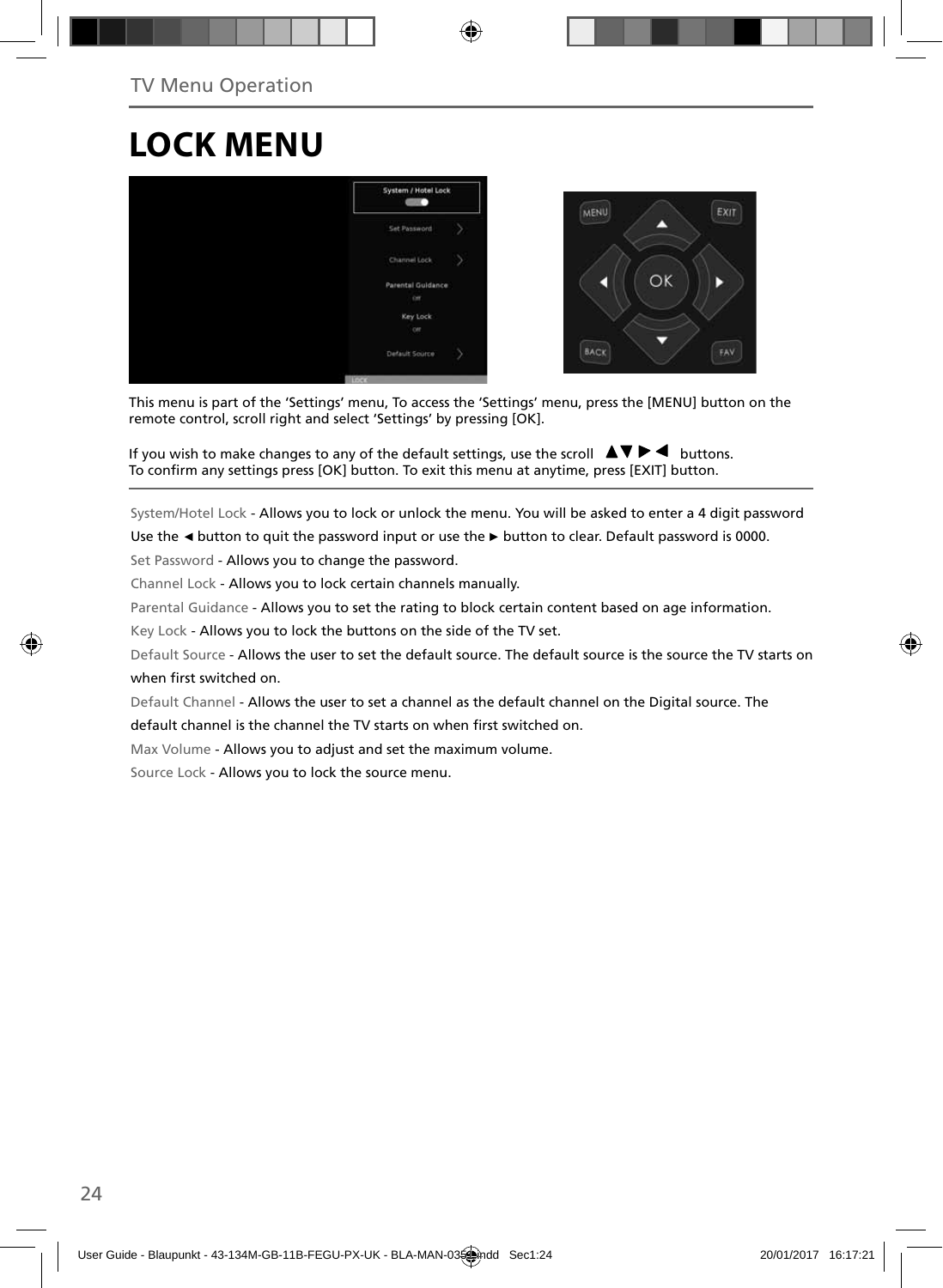## **SETUP MENU**



Language - Allows you to change the language of the menu.

Audio Language - Select your preferred primary audio language.

Audio Language 2 - Select your preferred secondary audio language.

Subtitle Language - Select your preferred primary subtitle language.

Subtitle Language 2 - Select your preferred secondary subtitle language.

Hearing Impaired - This allows the user to turn on the Hearing Impaired function, this produces subtitles on the screen which provide a description of what is happening during the selected program. Blue Screen - Changes the background when there is no input between clear and a blue background

(only available on some sources).

First Time Installation - Allows you to access the First Time Installation menu and retune the TV set. Software Update (USB) - Allows you to update your TV with the newest software using a USB memory stick. Software and instructions are available on our website.

Software Update (NET) - Allows you to update your TV with the newest software via your internet connection.

Reset TV - This resets the menus to factory settings and clears all the TV channels from the television. HDMI CEC (Consumer Electronic Control) - Allows HDMI devices to control each other and allows the user to operate multiple devices with one remote control (only available with compatible devices).

LED Status - LED Status - Allows the user to switch the LED power indicator light ON or OFF when the TV is being operated.(When this option is set to OFF the LED power indicator light will flash when the remote control is used and will flash red during the normal start up process).

Standby Scan - When the TV is put into standby mode a standby scan will be performed, during this process the TV will scan for new channel information and automatically update the channel list if any changes are found, both the visual and audio functions will be off, once the scan is complete the TV will stay in standby mode.

Version Info - Allows you to view the version/information of the software installed on the TV set.

**Note**: For further support with software updates, contact our technical support team or refer to the 'product support' section of the website. If the TV is using the newest software available it will not attempt to update the software.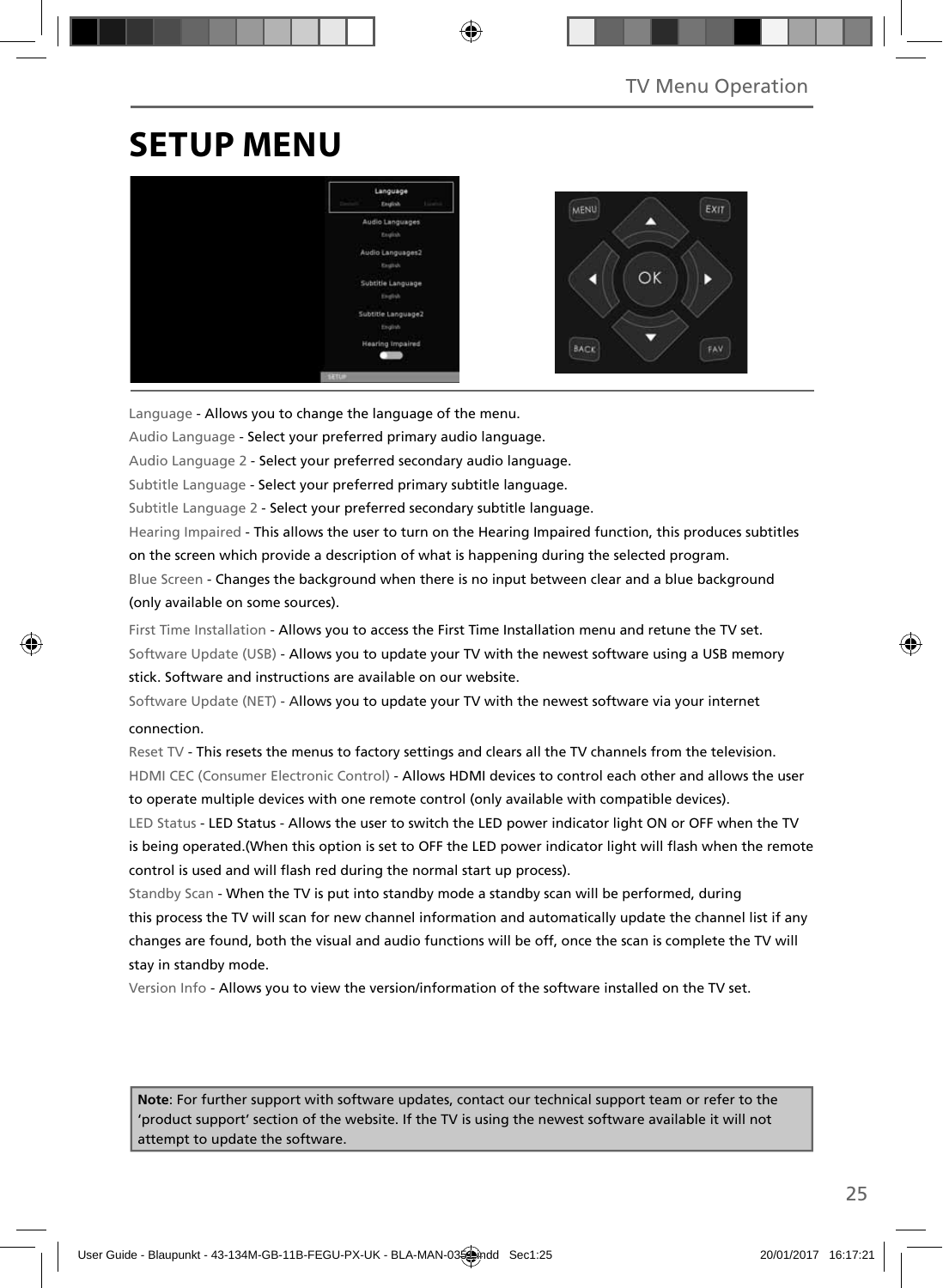### **MORE APPS MENU**



To access this menu, press [MENU] button on the remote control and scroll right. To select a sub menu press [OK].

If you wish to make changes to any of the default settings, use the scroll  $\Delta \nabla \blacktriangleright$  buttons. To confirm any settings press [OK] button. To exit this menu at anytime, press the 'MENU', 'EXIT' or 'BACK' button on the remote control.

As well as the Netflix, BBC iPlayer and YouTube apps included in the main menu, the More Apps menu, located at the bottom of the screen, allows you to access more the TV set's "SMART" features such as Facebook, Twitter, BBC Sport etc.

#### Blaupunkt Smart Portal



Blaupunkt Smart Portal is a portal to a variety of apps and multimedia which the TV acesses via the internet. To enter the Blaupunkt Smart Portal you will be prompted to enter a language and accept the terms and conditons. Once the relevant information has been entered you will be able to use a range of features such as MUZU.TV, Viewster and Dailymotion. Content is updated and managed from a central source, so look out for new features and updates.



**Note**: If you wish to reset the settings for Blaupunkt Smart Portal back to the default settings, you will need to access the Blaupunkt Smart Portal and enter the settings menu. In the settings menu scroll down and select 'reset your device', you will then be asked 'Yes' or 'No' to confirm your decision, highlight 'Yes' and press 'OK' on the remote control to complete the reset process.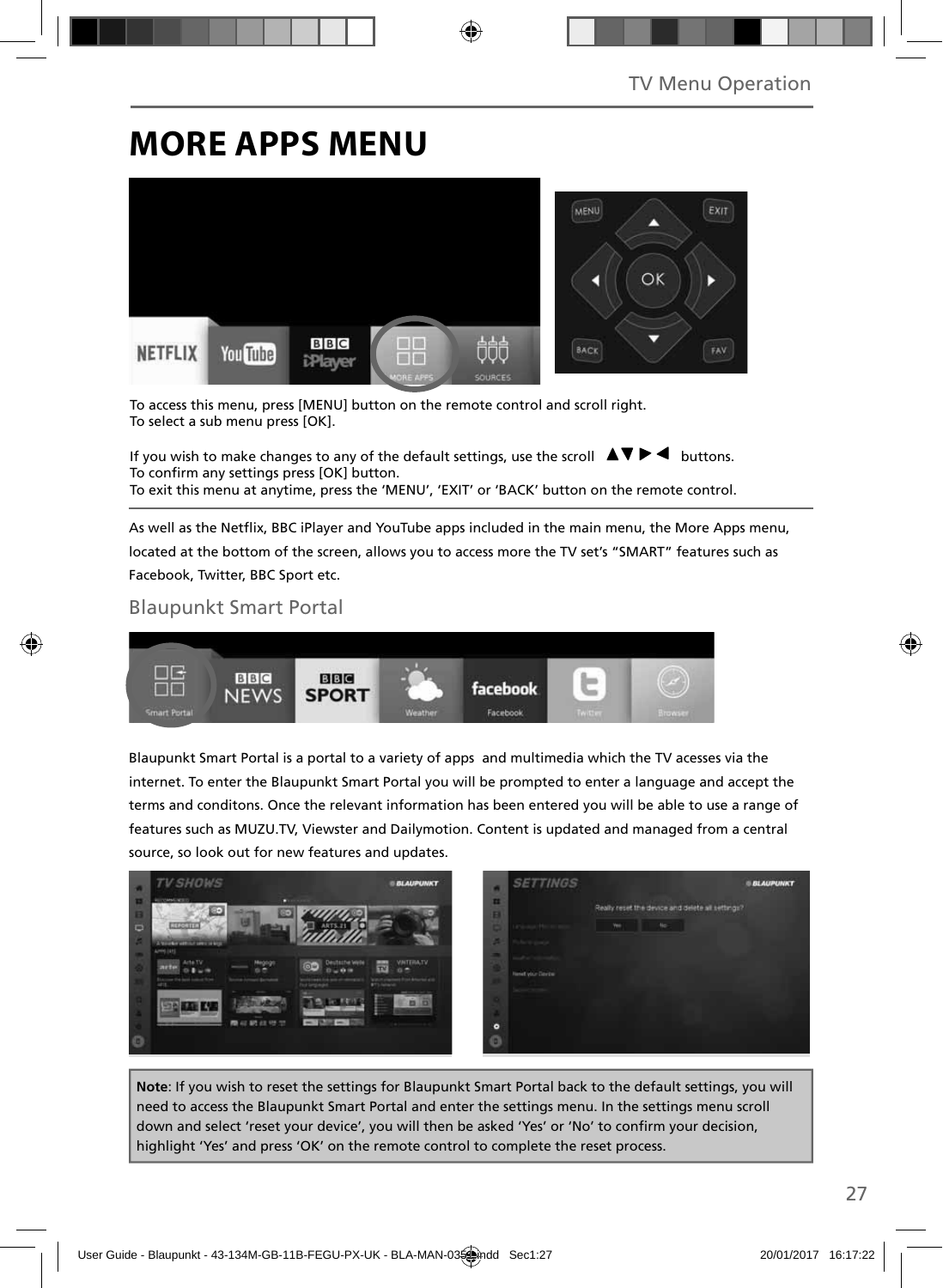## **MEDIA MENU**

### USB mode and media server



The USB media and the media server offer the playback of various different types of content that is either saved on your USB memory stick or external media server. (USB mode allows you to view/playback files from an external USB device and Media Server connects to your home network and can view/playback files from your laptop, PC, tablets and smart phones).

When accessing the USB media or media server features the below menu screen will appear. The content will be divided into Photo, Music, Movie and All.



1) You can navigate through the menus using the scroll  $\Delta \nabla \triangleright \blacktriangleleft$  buttons on the remote control, to confirm the item you wish to play/view press the [OK] button.



3) You can now access the item. Press OK to view. 4) Whilst viewing your media, you can control



2) USB - Select the USB drive (If your drive only has 1 partition you will only see 1 item) Media server - Select the external device that you would like to access.



the item by using the remote control buttons (below) or by pressing (Info) to access the on-screen playback menu, you can now make your selection by using the  $\blacktriangle \blacktriangledown \blacktriangleright \blacktriangleleft$  and (OK) buttons on the remote control.



Tip: If you experience a playback issue, please ensure the files being used are the correct format (example - the picture plays but no sound) See technical specification page for compatible file types

Note: USB extension cables are not recommended as they can cause a reduction in picture/audio quality and stoppages during play back of USB content.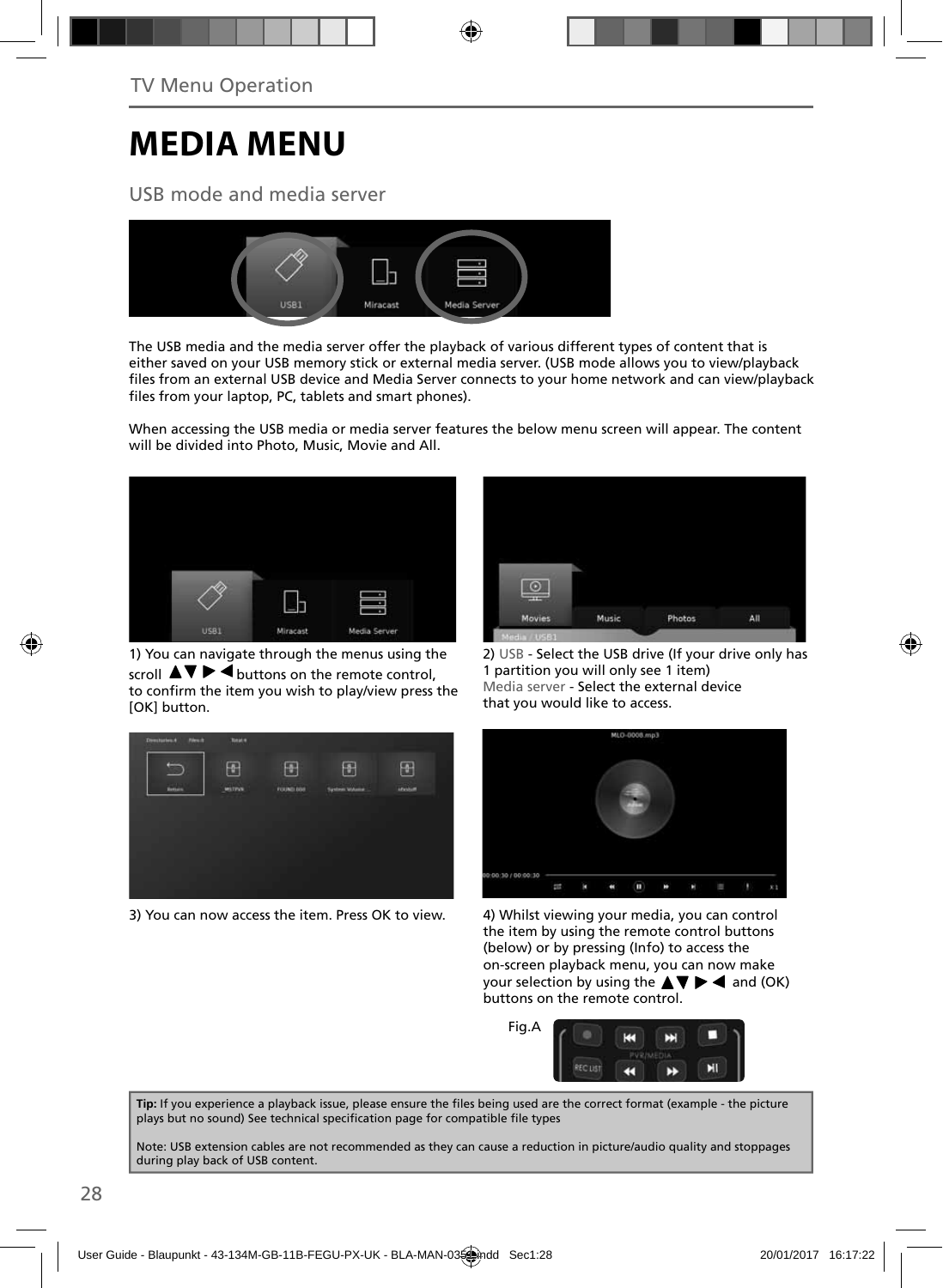## **MEDIA MENU**

### Miracast (screen mirroring)



The Miracast (screen mirroring) feature allows you to connect to a compatible external device such as a laptop, tablet and/or smart phone. Once connected, your device will mirror all its content on to the TV, this allows you to view photos, emails and This allows almost unlimited applications including many video on demand and subscription based services, for example Blinkbox, Netflix and Amazon, to be played on your smartphone or tablet and at the same time wirelessly 'streamed' and viewed on the TV.

Many Android and Windows devices include 'Screen Mirroring' as standard. Apple devices do not currently allow it, however, it is possible to 'mirror' from your Apple smart phone or IPad etc. when used with an Apple TV box (available separately).

Some newer / higher spec smartphones, tablets, laptops & computers may include Intel's technology, called WiDi (Wireless Display), WiDi allows you to wirelessly 'mirror' content from your WiDi equipped device directly on to the TV's screen.

**Note**: If your smartphone or tablet does not include 'Mirroring', it may be possible to connect a suitable cable from your device directly to one of the HDMI inputs on the rear of the TV (for example, if your device supports video output and has a Micro USB socket, you can purchase a Micro USB to HDMI cable from your retailer).

### Applications



BBC News - Access the BBC News app for up-to-the-minute and breaking news reports.

BBC Sport - The BBC Sport app offers the latest sports news, live action, scores and highlights. Twitter - Online social networking service that enables users to send and read short 140-character messages called "tweets".

Weather - keep track of the weather by using the weather forecasting app, AccuWeather.

Facebook - The popular social networking website that allows registered users to create profiles, upload photos and videos.

Web Browser - Application for accessing websites via the internet. Use the following buttons for navigation in the browser:

| $CH+$                | Scroll page up             |
|----------------------|----------------------------|
| CH-                  | Scroll page down           |
| <b>Red Button</b>    | Show/hide browser menu bar |
| <b>Yellow Button</b> | Zoom in                    |
| <b>Blue Button</b>   | Zoom out                   |

Note: The Netflix, BBC iPlayer and YouTube apps are included within the main menu for quicker access, they are not included in the "More Apps"menu.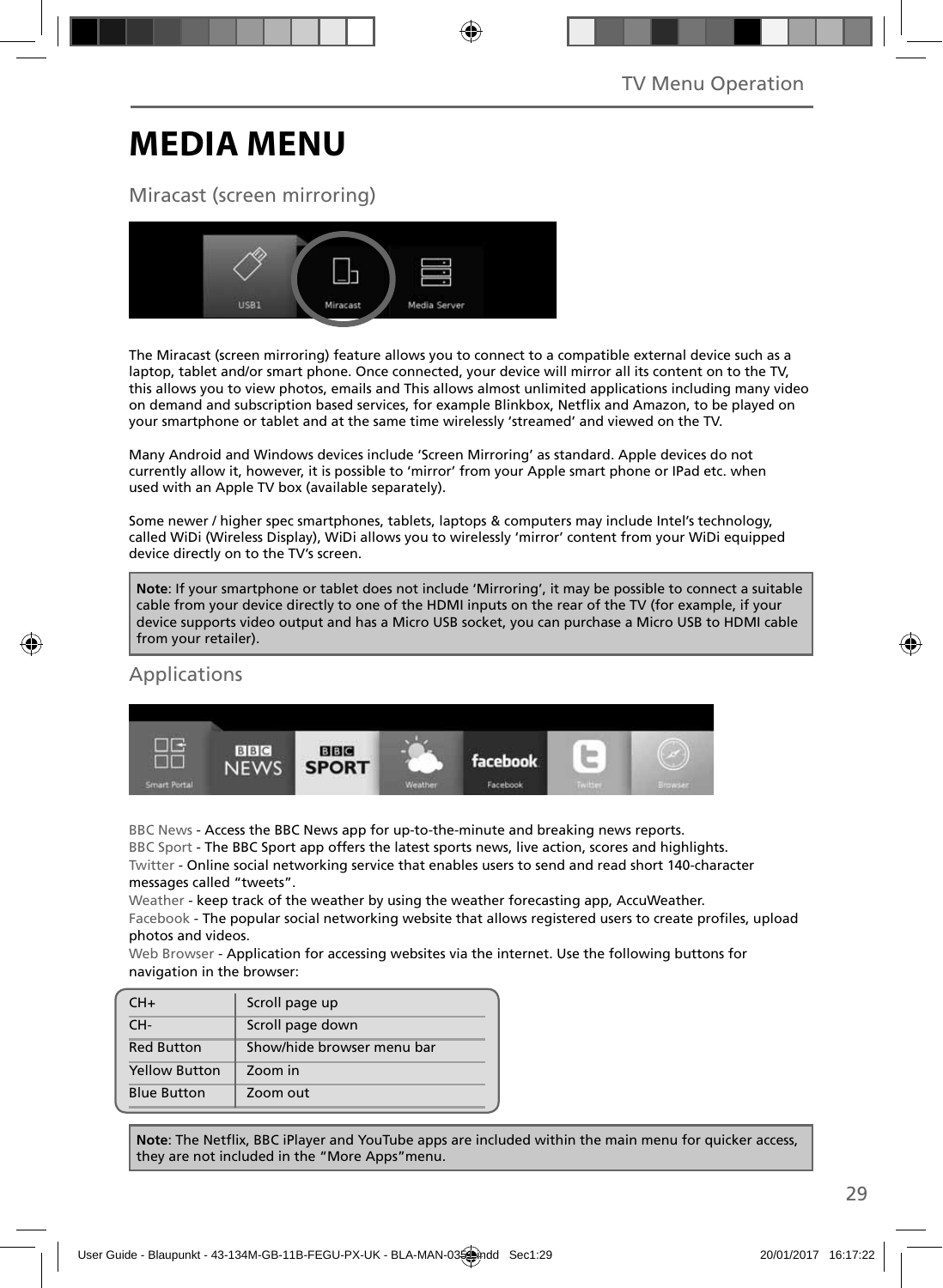## **USB RECORD - FREEVIEW/SOARVIEW MODE**

USB RECORD – FREEVIEW/SAORVIEW MODE - FOR MODELS WITH THE PVR FUNCTION ONLY Built into this television is a USB record facility. This function is available in Freeview/Soarview mode when used in conjunction with a compatible USB memory stick or USB hard drive. The benefits of this are as follows:

- Pause live TV and then playback, fast forward and rewind (up to live TV)
- One button record, if you decide you want to record the current programme
- Easy programmable recording from the 7 day TV Guide

Due to the nature of the product, it is necessary to use a high speed USB memory stick (as the TV reads from and writes to the memory stick at the same time, some memory sticks may not be suitable).

You can purchase high speed memory sticks from some computer stores, alternatively, we have a selection of tested and compatible memory sticks available to purchase directly from the helpline/web site.

Recommended Minimum Specification - USB Memory Stick

| <b>Read Speed</b>  | 20 Mb/s (MegaBit Per Second) |
|--------------------|------------------------------|
| <b>Write Speed</b> | 6 Mb/s (MegaBit Per Second)  |

**If you wish to use a USB portable hard drive larger than 32GB, please refer to the FAQ section at the rear of this user guide.**

### Pause Live TV (Time Shift)

Pausing Live TV is very simple.



 $-$  Press the play/pause button and the television will pause and the live content will be recorded. To resume watching press play/pause again.

 $\bigcirc$  - Press fast forward to go forward in a recording (i.e. to skip adverts).

 $\blacktriangleright$  - Press fast rewind to go back in a recording (i.e. if you fast forwarded too far).

Tip: When you switch the TV to standby or change channel the Time Shift memory is wiped. To restart time shift you must press play/pause button.

#### One Button Record

At any point in time you may decide to record the current programme that you are watching. To do this you need to press the red button highlighted below.



#### Playback files from Record list

To playback recorded files you will be required to have the TV set to the Freeview/Saorview source mode. Once set to the correct source, access the recorded list by pressing the REC LIST (Recorded List) button on the remote control, the recorded list should now appear on the screen, press OK on the chosen file to start.



Tip: This television contains one TV tuner, therefore it can only record the channel you are watching or record one channel while the television is in standby mode.

Note: USB record function is only available in Digital/Freeview TV mode. Due to copyright laws and illegal copying/recording it is not possible to record to/from any other input/output source.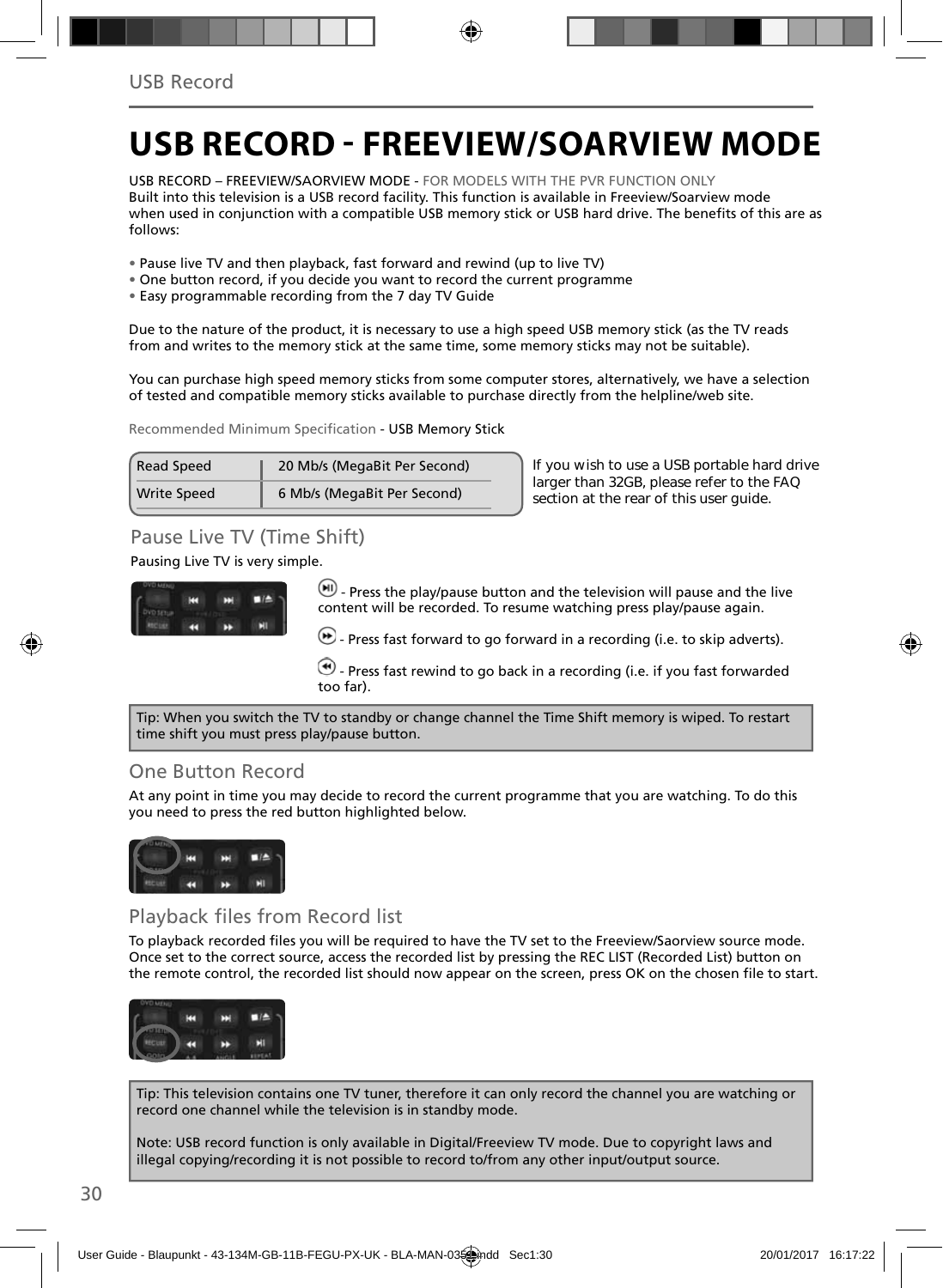### **USING YOUR TV WITH A SKY DIGITAL SET TOP BOX**

#### **Option 1) Connecting your TV to your Sky box (when both the TV and Sky Box are located in the same room)**

Depending on your Sky Box & TV model, connect either by SCART or HDMI cables (available separately) .

If connecting by SCART, select the 'Input source' on the TV as SCART. If your TV does not have SCART, please refer to 'Connections' pages in this user guide for alternative ways to connect.

If connecting by HDMI, select the 'Input source' on the TV as HDMI (if the TV has more than 1 HDMI port, ensure you select the input source to match the HDMI numbered port on the rear of the TV).

If you wish to use your Sky remote to operate the TV's functions, you will need a Sky remote control (Revision 9 or later) and you will need to program a 4 digit code into it. See bottom of this page.

#### **Option 2) Connecting your TV to your Sky box (when your Sky box is located in a different room to the TV)**

Please note, if you are adding a 'Magic Eye/TV Link' to your system so that you can use your Sky remote control to change the Sky channel in the room where the 2nd TV is located, please refer to the instructions included with the TV link/magic eye in order to ensure the RF or RF2 output on your Sky box is powered on. (The red LED light on the TV link/magic eye will light up if the RF / RF2 output is correctly set



up) If you do not have the instructions that came with the TV link/magic eye, instructions on how to do it can be found on our web site.

1) To tune the TV to the Sky box, on the 2nd TV, select the 'Analogue' input source.

2) Select the channel that you wish to store the Sky box/channel on. (If you do not use channels 1-5 because you no longer have analogue terrestrial channels after digital switchover, you may choose to select channel 1 to store the Sky box/channel, if you still have and use analogue channels 1-5, you may for example decide that channel 6 is the best option for you)

3) Press the corresponding number on the remote control to select the desired analogue channel chosen as per point 2 above.

4) On the TV remote control, press Menu. Now navigate through the menus to select Manual Tuning or Analogue Manual tuning (refer to the Tuning/Channel menu section of this user guide if necessary)

5) Manually tune in the channel (usually, the Sky box is at a frequency between 800Mhz and 850Mhz) once the Sky box/channel is found, press 'OK' to store it.

If you wish to use your Sky remote to operate the TV's functions, you will need a Sky remote control (Revision 9 or later) and you will need to programme a 4 digit code into it. See below.

**Using a Sky remote or a universal remote to operate your TV** 

**Sky remote control** - If you wish to use your Sky remote to operate the basic functions of your TV, you need to program a 4 digit code into it. Please note - you will need a Sky Revision 9 remote control (or later). **The code required for this television is 2134.** If you wish to upgrade/replace your existing Sky remote control to the latest version, you can do so on our website.

**Universal remote control** - If you wish to use a Universal remote control to operate your TV, please refer to the website for a full list of codes. (Please note we only have codes for One for All branded remote controls, if you have an alternative brand of Universal remote, please refer to the manufacturer for the code.)

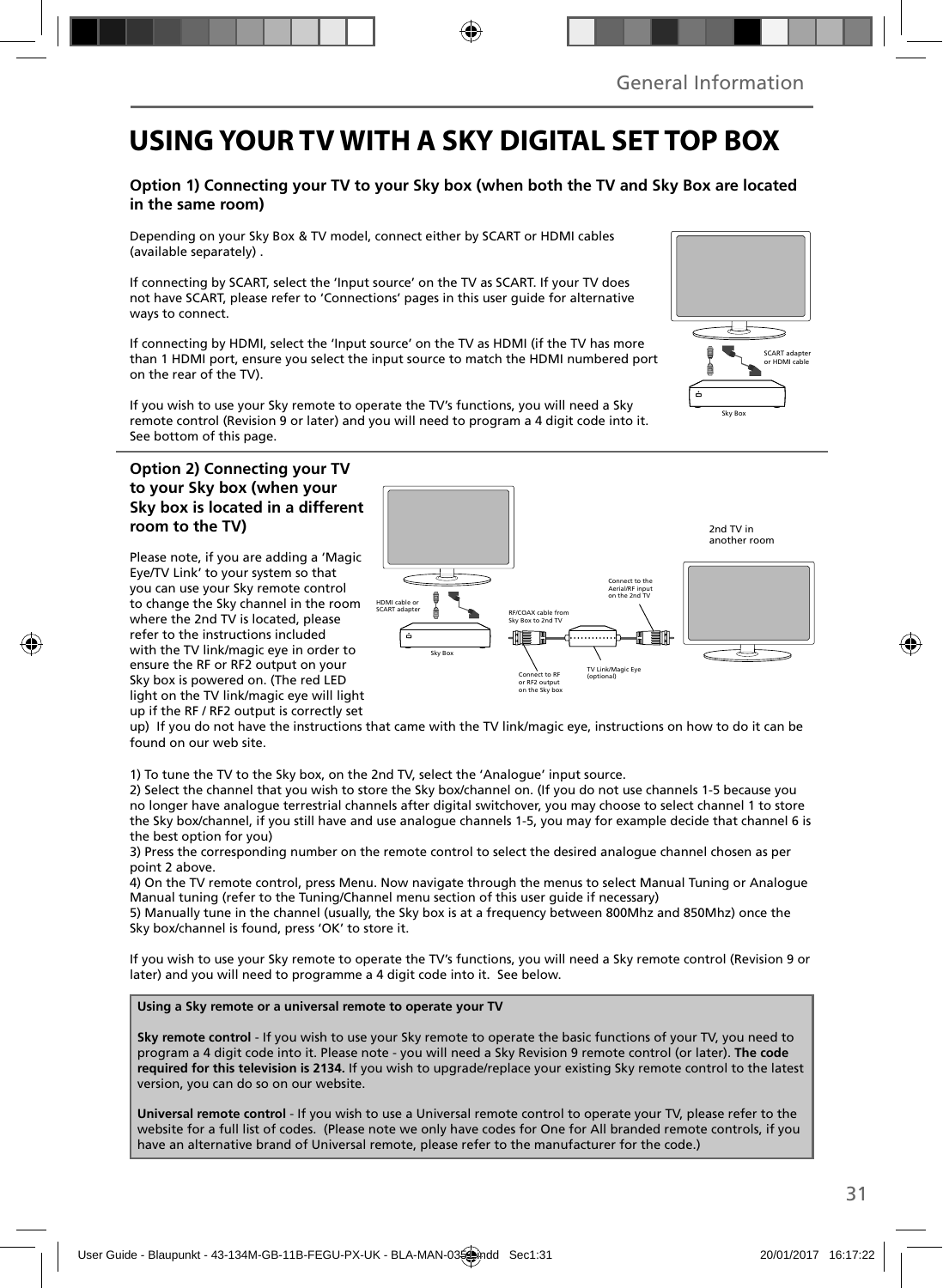## **FREQUENTLY ASKED QUESTIONS**

| General              | I would like to have louder<br>sound by connecting additional<br>speakers. For TV models with<br>digital optical audio output.       | Option1) Use the 3.5mm headphone output and a 3.5mm to phono cable<br>(available separately) to connect to an amplifier/surround sound system. Please<br>note this will deactivate the TV's built in speakers.<br>Option 2) Connect a digital optical audio cable from the TV's digital optical audio<br>output to your amplifier/surround systems digital optical audio input.                                                                                                                                                                                                                                                     |  |  |
|----------------------|--------------------------------------------------------------------------------------------------------------------------------------|-------------------------------------------------------------------------------------------------------------------------------------------------------------------------------------------------------------------------------------------------------------------------------------------------------------------------------------------------------------------------------------------------------------------------------------------------------------------------------------------------------------------------------------------------------------------------------------------------------------------------------------|--|--|
| General              | Why are some options in the menu<br>unavailable and greyed out.                                                                      | Some options are only available in certain sources, i.e. HDMI. They are<br>unavailable in the other sources where they have no affect.                                                                                                                                                                                                                                                                                                                                                                                                                                                                                              |  |  |
| General              | Can I stop my TV automatically<br>turning off after 4hrs?                                                                            | Yes, in the 'Time' menu settings, scroll down to Auto standby and select OFF.                                                                                                                                                                                                                                                                                                                                                                                                                                                                                                                                                       |  |  |
| General              | Why does the led flash when I turn<br>on my TV?                                                                                      | The LED will flash during the TV's boot up process. Once the TV is fully operational the LED<br>light will stop flashing, indicating that the TV is fully functional and ready to use.                                                                                                                                                                                                                                                                                                                                                                                                                                              |  |  |
| TV                   | I have tuned in Digital TV but I<br>am not receiving any or all of the<br>channels and/or the channels I<br>receive are breaking up. | 1) Check you are in an area that can receive Freeview/Saorview, visit www.freeview.co.uk or<br>www.saorview.ie<br>2) Check you are using an aerial that is able to receive a good digital signal. In most cases,<br>you will need an outdoor digital hi-gain/wideband aerial. In areas that have excellent<br>digital coverage, you may be able to use a loft type aerial but it is highly likely that you will<br>also need to connect a booster between the back of the TV and the TV aerial wall socket.<br>Unfortunately, to receive a good enough digital signal, it is not possible to use a portable/<br>indoor type aerial. |  |  |
| TV                   | I have re-tuned my television but<br>when I switch it off it is not storing<br>the channels.                                         | If the TV does not save the channels when you power it off, it's likely the channel database<br>has become corrupt.<br>1) Turn off the TV.<br>2) Remove the RF/Aerial cable from the rear of the TV and then turn the TV back on again.<br>3) Using the remote control, press Menu followed by 8-8-8-8 to enter the initial setup/first<br>time installation menu.<br>4) Press OK (let the TV run the full tuning process).<br>5) Once completed, turn off the TV, reconnect the RF/Aerial cable then turn the TV back on<br>again.<br>6) Repeat steps 3 & 4.                                                                       |  |  |
| VCR/DVD<br>Recorder  | I have connected the TV to my VCR<br>or DVD Recorder via SCART but it is<br>not recording.                                           | In addition to connecting via SCART, you should connect the aerial cable from the wall<br>socket to your VCR/DVD Recorder and another aerial cable from the VCR/DVD Recorder to<br>the TV.                                                                                                                                                                                                                                                                                                                                                                                                                                          |  |  |
| Game Consoles        | I have connected my Playstation/<br>Xbox to the TV via HDMI, but I am<br>not receiving any pictures or sound<br>on my TV             | 1) Ensure the TVs' source is set to HDMI.<br>2) Check your settings on your Playstation/Xbox are as per the Playstation/Xbox<br>instruction manual.                                                                                                                                                                                                                                                                                                                                                                                                                                                                                 |  |  |
| <b>Game Consoles</b> | I have connected my Playstation/<br>Xbox to the TV via Component<br>cables (red, green & blue) but I am<br>not receiving any sound.  | Component cables only provide HD pictures. For the sound you will need to connect the<br>red & white audio cables on the Playstation/Xbox to the red & white phono inputs (or mini<br>AV input where fitted) on the rear of the TV. Please refer to the 'Connections' pages.                                                                                                                                                                                                                                                                                                                                                        |  |  |
| System Lock          | I have changed the password<br>on the television and now<br>forgotten it.                                                            | There is a master password of 4711, to gain access to the TV menu and reset the<br>normal password.                                                                                                                                                                                                                                                                                                                                                                                                                                                                                                                                 |  |  |
| <b>USB Mode</b>      | I have inserted a USB Memory Key,<br>but the TV does not recognise it.                                                               | Ensure the USB Memory Key is formatted to type FAT32.                                                                                                                                                                                                                                                                                                                                                                                                                                                                                                                                                                               |  |  |
| <b>USB Mode</b>      | Using a USB portable hard drive /<br>larger than 32GB.                                                                               | If you wish to use a portable hard drive larger than 32GB, please note that it must be<br>formatted to the FAT32 file system in order to operate on this TV. Windows XP/Vista<br>computers are only capable of formatting up to 32GB, therefore, you will need a software<br>programme/utility to format larger hard drives.<br>Please refer to the website, www.umc-uk.co.uk, for more information.                                                                                                                                                                                                                                |  |  |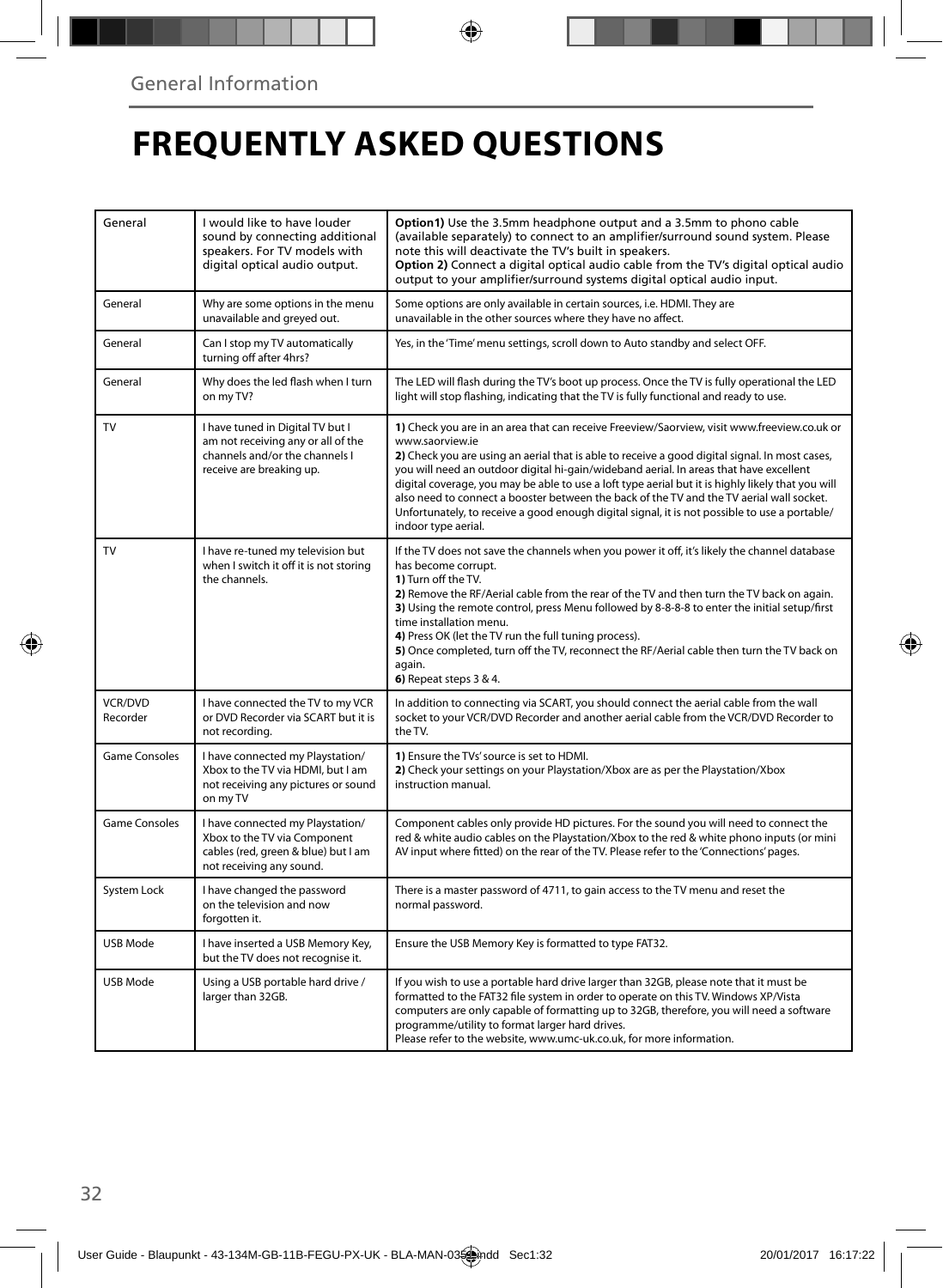## **FREQUENTLY ASKED QUESTIONS**

| Freeview HD | I cannot access all Freeview<br>channels.                                  | Some data channels for Freeview can only be obtained when the TV's ethernet port is<br>connected to your router.                                                                                                                                                                                                                                                                                                                                                                                                                                                                                                                                                                                                                                                                                |  |  |
|-------------|----------------------------------------------------------------------------|-------------------------------------------------------------------------------------------------------------------------------------------------------------------------------------------------------------------------------------------------------------------------------------------------------------------------------------------------------------------------------------------------------------------------------------------------------------------------------------------------------------------------------------------------------------------------------------------------------------------------------------------------------------------------------------------------------------------------------------------------------------------------------------------------|--|--|
| Freeview HD | I cannot find the Freeview HD<br>channels.                                 | Freeview HD channels found during tuning will be placed in channel positions above 100.<br>For example, 101 (BBC1 HD), 102 (BBC2 HD) etc.                                                                                                                                                                                                                                                                                                                                                                                                                                                                                                                                                                                                                                                       |  |  |
| Smart       | I cannot access Smart apps on my<br>Smart TV.                              | Check your TV is connected to the internet and there is suitable signal strength.<br>You can carry out a Network Test as follows:<br>1) Press Menu on the remote control.<br>2) Select 'Network' Menu then 'Network Test'.<br>3) This will show the status of the internet connection.<br>If you have no internet connection you must re-connect your TV as follows:<br>1) Press Menu on the remote control.<br>2) Select 'Network' Menu then 'Wi-fi config'.<br>3) Then 'Wifi Auto Search'.<br>4) The TV will then automatically search for Networks.<br>5) Select the desired network then enter the Network password.<br>6) The TV will then connect.<br>Note: An icon will appear in the top right hand side of the Application page to show you if<br>the TV is connected to the internet. |  |  |
| Smart       | I cannot access content through the<br>Media Server settings               | Check your TV is connected to your local network and there is suitable signal strength.<br>Check the server devices you are trying to connect with are also on the Network and are set<br>to share content.                                                                                                                                                                                                                                                                                                                                                                                                                                                                                                                                                                                     |  |  |
| Smart       | I cannot access content through the<br><b>Wireless Connection settings</b> | Ensure the device you are trying to mirror onto the TV is correctly paired with the TV.<br>Check the settings on the device, move your device closer to the TV set, check the user<br>quide of the device to ensure it is compatible with this function.                                                                                                                                                                                                                                                                                                                                                                                                                                                                                                                                        |  |  |
| Smart       | While using Media Server, access is<br>not possible or connection is slow  | If the folder you are attempting to view contains a large amount of files, it may take a little<br>while to load, this is normal, content may be blocked on the host PC. Reconfigure the host<br>PC to allow external access.<br>Note: Host may not be connected to your network.                                                                                                                                                                                                                                                                                                                                                                                                                                                                                                               |  |  |
| Smart       | Lcannot access Facebook or Twitter                                         | Ensure that you have an active account and that your network is not blocking access to<br>these sites.                                                                                                                                                                                                                                                                                                                                                                                                                                                                                                                                                                                                                                                                                          |  |  |
| Smart       | The YouTube app does not work<br>and/or is erratic                         | Ensure that your network is not blocking access to YouTube and the speed of your internet<br>connection is fast enough for viewing YouTube content.                                                                                                                                                                                                                                                                                                                                                                                                                                                                                                                                                                                                                                             |  |  |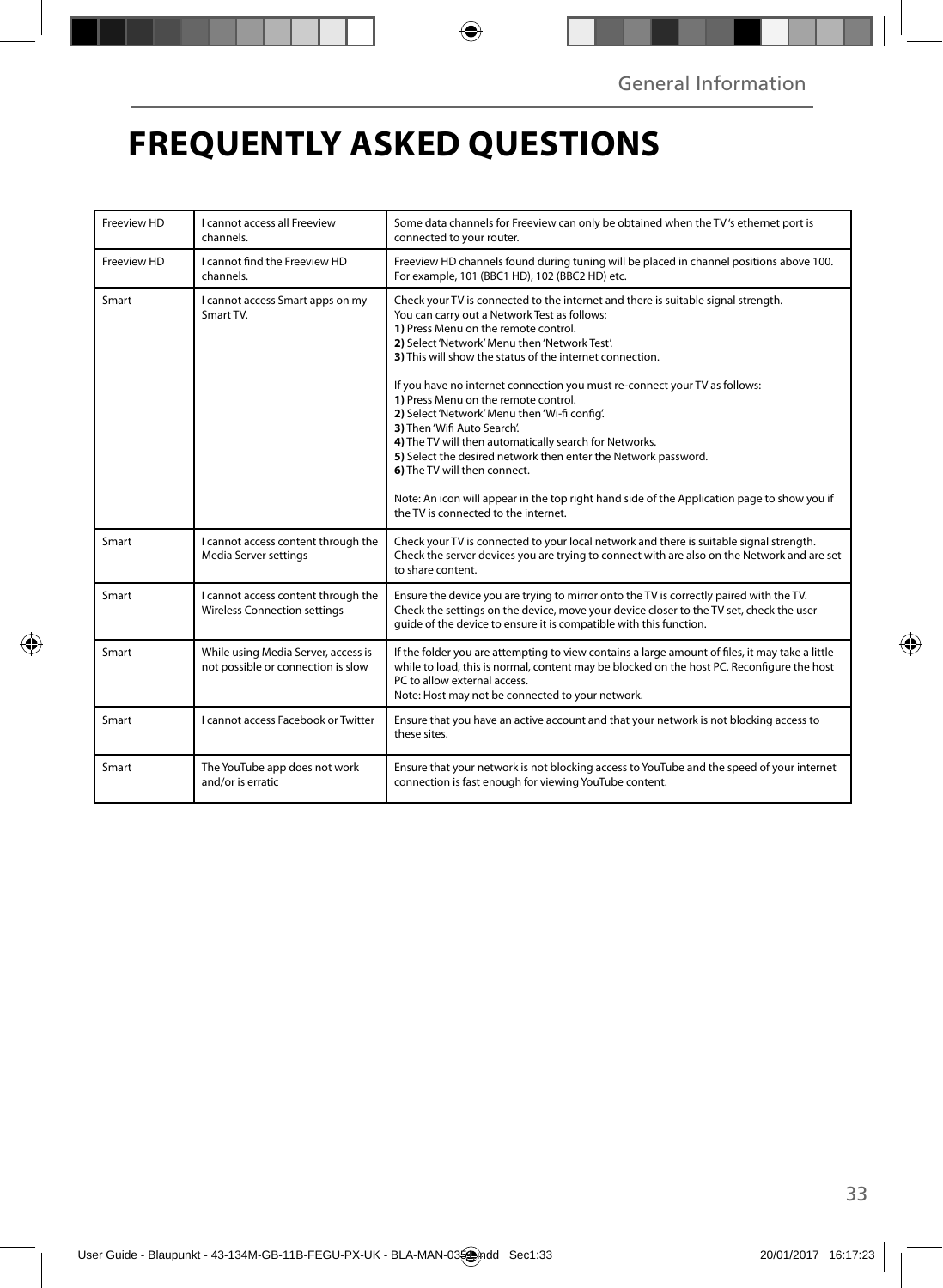## **TECHNICAL SPECIFICATION**

### **Product fiche**

| <b>Trademark</b>                                                                                                                                                                                              | <b>Blaupunkt</b>                                   |  |  |  |
|---------------------------------------------------------------------------------------------------------------------------------------------------------------------------------------------------------------|----------------------------------------------------|--|--|--|
| <b>Model ID</b>                                                                                                                                                                                               | 43/134M-GB-11B-FEGUX-UK<br>43/134M-GB-11B-FEGPX-UK |  |  |  |
| Energy effiency class                                                                                                                                                                                         | $A+$                                               |  |  |  |
| Visible screen size (diagonal)                                                                                                                                                                                | 109 cm / 43 inches                                 |  |  |  |
| On mode power consumption                                                                                                                                                                                     | 50.0W                                              |  |  |  |
| Annual energy consumption *1                                                                                                                                                                                  | 73 kWh                                             |  |  |  |
| Standby power consumption *2                                                                                                                                                                                  | $<$ 0.50 W                                         |  |  |  |
| Off mode power consumption                                                                                                                                                                                    | 0 <sub>W</sub>                                     |  |  |  |
| Screen resolution                                                                                                                                                                                             | 1920 (H) x 1080(V)                                 |  |  |  |
| *1: Energy consumption XYZ kWh per year, based on the power consumption of the television operating<br>4 hours per day for 365 days. The actual energy consumption will depend on how the television is used. |                                                    |  |  |  |

\*2: When the TV is turned off with the remote control/standby button and no function is active.

### **Additional Technical Information**

| <b>RF</b>                        | 75 ohm Antenna / Analog / DVB                                                                                                                                                                                                                  |  |  |
|----------------------------------|------------------------------------------------------------------------------------------------------------------------------------------------------------------------------------------------------------------------------------------------|--|--|
| Inputs                           | 3 x HDMI, 2 x USB, 1 x SCART, 1 x RJ45 LAN/Ethernet<br>1 x Mini Component/YPbPr IN, 1 x Mini AV IN - Composite<br>Video/CVBS and L/R Audio shared for Composite Video<br>and Component/YPbPr, 1 x VGA/PC,<br>1 x 3.5mm jack for PC audio input |  |  |
| Sound Outputs                    | 1 x Digital Optical Audio output, 1 x 3.5mm Headphone                                                                                                                                                                                          |  |  |
| Speaker* / Amplifier Watts (RMS) | $2 \times 10 / 2 \times 8$                                                                                                                                                                                                                     |  |  |
| Voltage and power consumption    | 110-240V 50 / 60Hz<br>50/70/90W<br>(ecomode/standard/max)                                                                                                                                                                                      |  |  |
| Dimensions including stand (mm)  | 966 W x 598 H x 199 D                                                                                                                                                                                                                          |  |  |
| Net weight (Kgs)                 | 8.8                                                                                                                                                                                                                                            |  |  |
| <b>Wall Mounting</b>             | VESA 400 x 200 (mm)                                                                                                                                                                                                                            |  |  |

\* JBL speakers (full range and tweeter)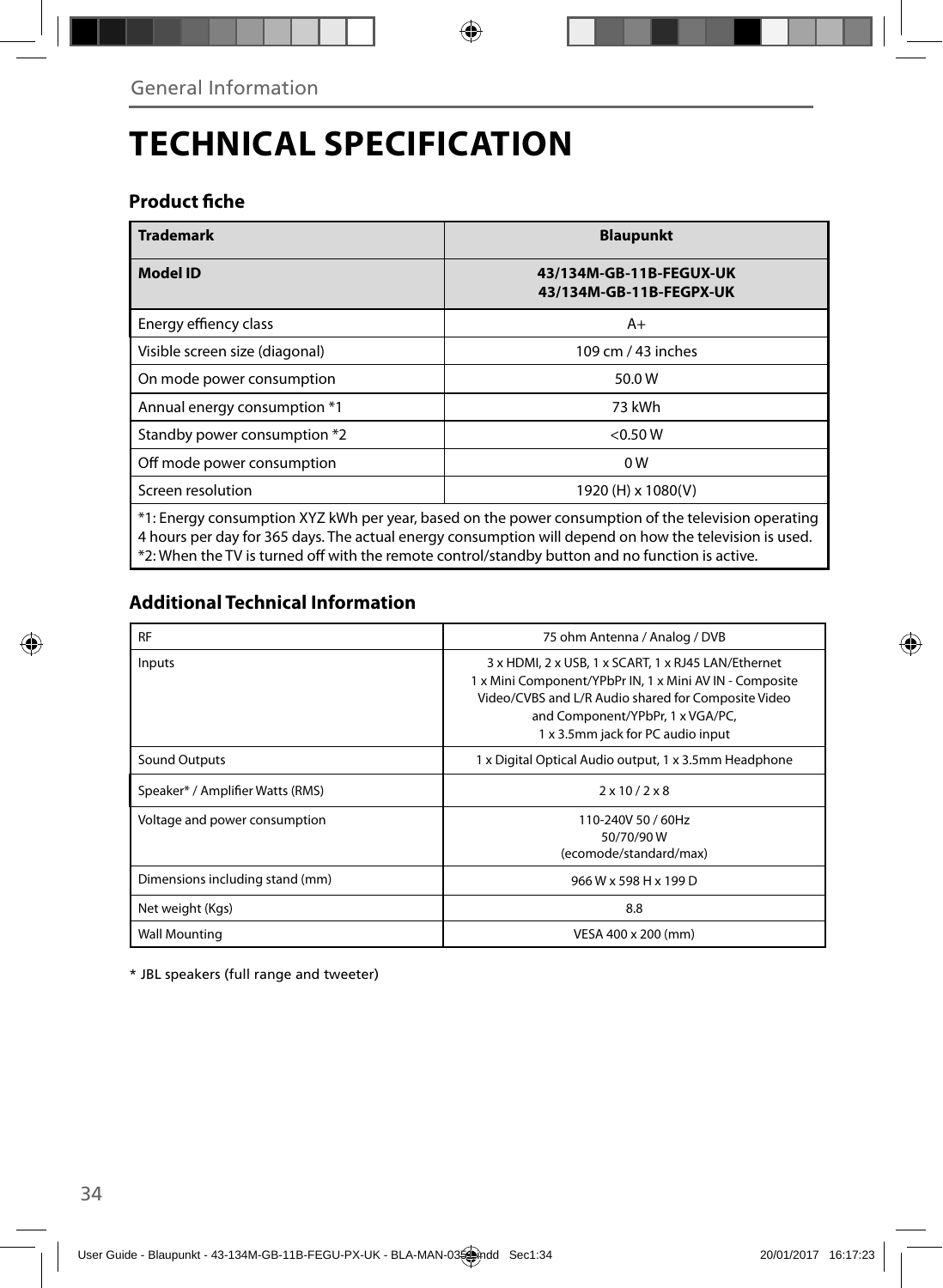## **TECHNICAL SPECIFICATION**

#### **Compatible files in USB Mode**

| Media                              | Codec                   | <b>Resolution</b>                     |                                                           | <b>Bit Rate</b>                                                             | <b>File Extension</b>                                                                                                 |
|------------------------------------|-------------------------|---------------------------------------|-----------------------------------------------------------|-----------------------------------------------------------------------------|-----------------------------------------------------------------------------------------------------------------------|
|                                    | MPEG1/2                 | 1080P@60fps                           |                                                           | 40Mbps                                                                      | .DAT, .VOB, .MPG, .MPEG,.ts, .trp, .tp, .mp4, .mov,<br>.3gpp, .3gp, .avi, .mkv, .asf                                  |
|                                    | MPEG4                   | 1080P@60fps                           |                                                           | 40Mbps                                                                      | .MPG, .MPEG, .mp4, .mov, .3gpp, .3gp, .avi, .mkv, .asf                                                                |
|                                    | XviD                    | 1080P@60fps                           |                                                           | 40Mbps                                                                      | .mp4, .mov, .avi, .mkv, .asf                                                                                          |
|                                    | Sorenson H.263          | 1080P@60fps                           |                                                           | 40Mbps                                                                      | .flv                                                                                                                  |
|                                    | H.263                   | 1080P@60fps                           |                                                           | 40Mbps                                                                      | .3gpp, .3gp                                                                                                           |
|                                    | H.264                   | 1080P@60fps                           |                                                           | 80Mbps                                                                      | .flv, .mp4, .mov, .3gpp, .3gp, .ts, .trp, .tp, .avi, .mkv                                                             |
| Film                               | <b>HEVC/H.265</b>       | 2048x1088@60fps                       |                                                           | 30Mbps                                                                      | .mp4, .mkv                                                                                                            |
|                                    | <b>AVS</b>              | 1080P@60fps                           |                                                           | 40Mbps                                                                      | ts, .trp, .tp.                                                                                                        |
|                                    | $AVS+$                  | 1080P@60fps                           |                                                           | 50Mbps                                                                      | ts, .trp, .tp.                                                                                                        |
|                                    | VC <sub>1</sub>         | 1080P@60fps                           |                                                           | 40Mbps                                                                      | .wmv                                                                                                                  |
|                                    | Motion JPEG             | 640x480@30fps                         |                                                           | 10Mbps                                                                      | .mov, .avi, .mkv                                                                                                      |
|                                    | VP <sub>8</sub>         | 1080P@30fps                           |                                                           | 20Mbps                                                                      | .mkv, .webm                                                                                                           |
|                                    | VP9                     | 2048x1088@60fps                       |                                                           | 30Mbps                                                                      | .mkv, .webm                                                                                                           |
| Media                              | Codec                   | Frequency                             |                                                           | <b>Bit Rate</b>                                                             | <b>File Extension</b>                                                                                                 |
|                                    | MPEG1/2 Layer1,<br>2, 3 | $16KHz \sim 48KHz$                    |                                                           | Layer1 32Kbps ~ 448Kbps<br>Layer2 8Kbps ~ 384Kbps<br>Layer3 8Kbps ~ 320Kbps | .avi, .asf, .mkv, .ts, .trp, .tp, .DAT, .VOB, .MPG,<br>.MPEG, .mp3, .wav, (Layer3 - .3gpp, .3pg, .flv,<br>.swf, .m4a) |
|                                    | AC3                     | 32KHz, 44.1KHz,<br>48KHz              |                                                           | $32Kbps \sim 640Kbps$                                                       | .ac3, .avi, .mkv, .3gpp, .3gp, .mp4, .mov,<br>m4a, .ts, .trp, .tp, .DAT, .VOB, .MPG, .MPEG                            |
| Music                              | EAC3                    | 32KHz, 44.1KHz,<br>48KHz              |                                                           | 32Kbps~640Mbps                                                              | .ec3, .3gpp, .3gp, .mp4, .mov, m4a, .ts, .trp, .tp,<br>.DAT, .VOB, .MPG, .MPEG                                        |
|                                    | <b>HEAAC</b>            | $8KHz \sim 48KHz$                     |                                                           |                                                                             | .aac, .avi, .mkv, .3gpp, .3gp, .mp4, .mov, m4a, .ts,<br>trp, .tp, .flv, .rmvb.                                        |
|                                    | <b>VORBIS</b>           | Up to 48KHz                           |                                                           |                                                                             | .mkv, .webm, .3gpp, .3gp, .mp4, .mov, m4a, .ogg                                                                       |
|                                    | <b>LPCM</b>             | $8$ KHz ~ 48KHz                       |                                                           | 64Kbps ~ 1.5Mbps                                                            | .avi, .mkv, .3gpp, .3pg, .mp4, .mov, .ts, .trp, .tp,<br>.DAT, .VOB, .MPG, .MPEG, .wav, .m4a                           |
|                                    | LBR(cook)               | 8KHz, 11.025KHz, 22.05KHz,<br>44.1KHz |                                                           | 64Kbps ~ 128Kbps                                                            | .rm, .rmvb                                                                                                            |
|                                    | <b>FLAC</b>             | $8KHz \sim 96KHz$                     |                                                           | < 1.6Mbps                                                                   | .mkv, .flac                                                                                                           |
|                                    | DRA                     | $8KHz \sim 48KHz$                     |                                                           | < 512Kbps                                                                   | ts, trp.                                                                                                              |
| Media                              | <b>File Type</b>        | <b>Resolution</b>                     |                                                           |                                                                             | <b>File Extension</b>                                                                                                 |
| Photo                              | <b>JPEG</b>             | 15360x8640, (1920x8 x 1080x8)         |                                                           | Base-line                                                                   | .jpg/.jpeg                                                                                                            |
|                                    |                         | 1024x768                              |                                                           | Progressive                                                                 |                                                                                                                       |
|                                    | <b>PNG</b>              | 9600x6400                             |                                                           | Non-interlace                                                               | .png                                                                                                                  |
|                                    |                         | 1200x800                              |                                                           | Interlace                                                                   |                                                                                                                       |
|                                    | <b>BMP</b>              | 9600x6400                             |                                                           |                                                                             | .bmp                                                                                                                  |
|                                    | GIF                     | 6400x4800 (800x8 x 600x8)             |                                                           |                                                                             | .gif                                                                                                                  |
|                                    | <b>File Extension</b>   | Container                             |                                                           |                                                                             | <b>Subtitle Codec</b>                                                                                                 |
|                                    | mp4                     |                                       | MP4                                                       |                                                                             | DVD Subtitle, UTF-8 Plain Text                                                                                        |
| <b>Internal Subtitle</b>           | mkv                     |                                       |                                                           |                                                                             | ASS, SSA, UTF-8 Plain Text, VobSub, DVD Subtitle                                                                      |
|                                    | avi                     |                                       | <b>MKV</b><br>AVI(1.0, 2.0)                               |                                                                             | XSUB, XSUB+                                                                                                           |
|                                    |                         |                                       |                                                           |                                                                             |                                                                                                                       |
| <b>External</b><br><b>Subtitle</b> | <b>File Extension</b>   |                                       | <b>Subtitle Parser</b>                                    |                                                                             | Remark                                                                                                                |
|                                    | .srt                    |                                       | SubRip                                                    |                                                                             |                                                                                                                       |
|                                    | .ssa/ .ass              |                                       | SubStation Alpha                                          |                                                                             |                                                                                                                       |
|                                    | .smi                    |                                       | SAMI                                                      |                                                                             |                                                                                                                       |
|                                    | .sub                    |                                       | SubViewer, MicroDVD, DVDSubtitleSystem,<br>Subldx(VobSub) |                                                                             | SubViewer 1.0 & 2.0 Only                                                                                              |
|                                    | .txt                    |                                       | TMPlayer                                                  |                                                                             |                                                                                                                       |